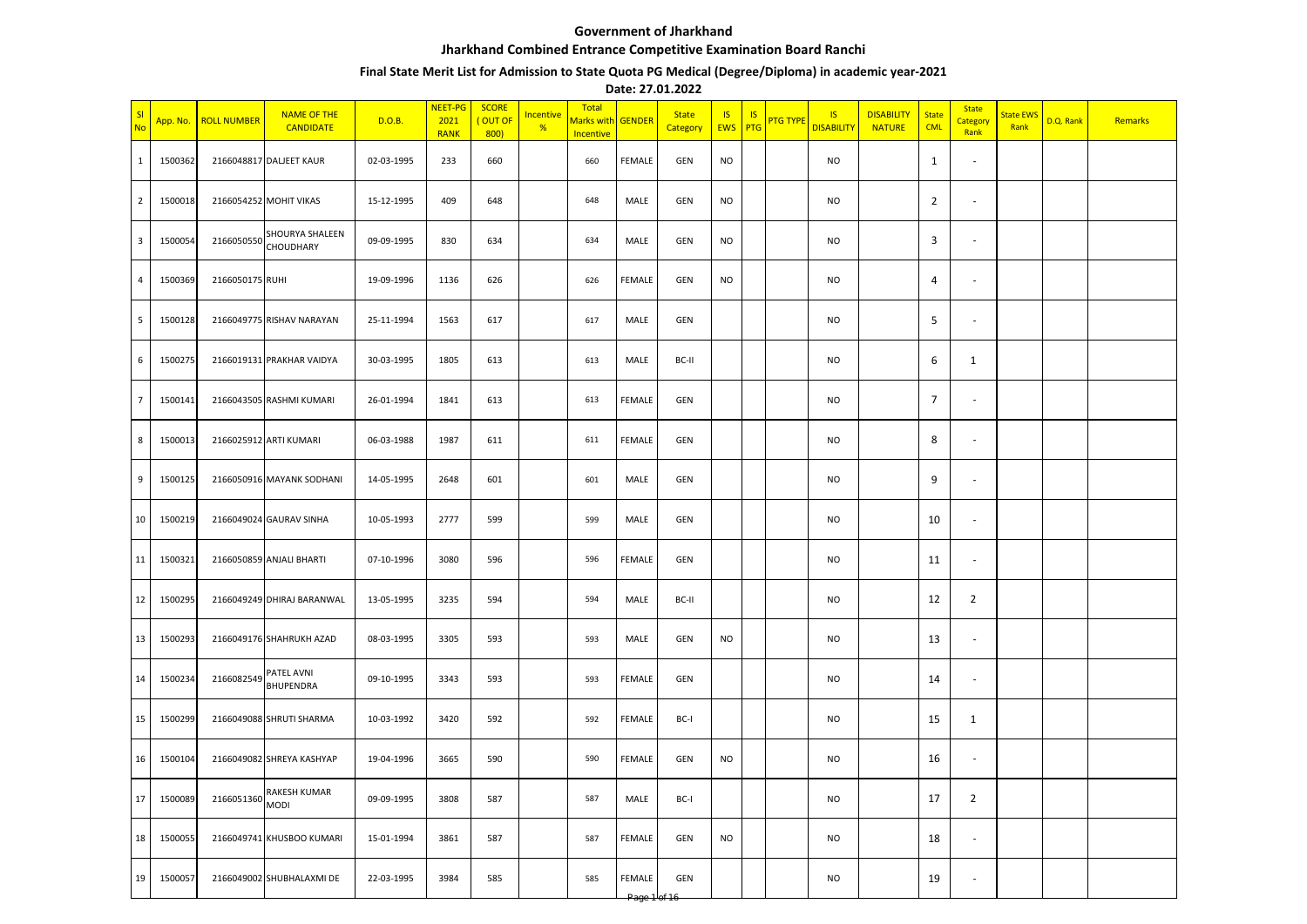| SI<br><b>No</b> | App. No.   | <b>ROLL NUMBER</b>  | <b>NAME OF THE</b><br><b>CANDIDATE</b> | D.O.B.     | NEET-PG<br>2021<br><b>RANK</b> | <b>SCORE</b><br>OUT OF<br>800 | Incentive<br>% | Total<br>Marks with GENDER<br>Incentive |                | <b>State</b><br>Category | <b>IS</b><br>EWS PTG | <b>IS</b> | <mark>PTG TYPE</mark> | IS<br><b>DISABILITY</b> | <b>DISABILITY</b><br><b>NATURE</b> | <b>State</b><br><b>CML</b> | <b>State</b><br>Category<br>Rank | <b>State EWS</b><br>Rank | D.Q. Rank | Remarks |
|-----------------|------------|---------------------|----------------------------------------|------------|--------------------------------|-------------------------------|----------------|-----------------------------------------|----------------|--------------------------|----------------------|-----------|-----------------------|-------------------------|------------------------------------|----------------------------|----------------------------------|--------------------------|-----------|---------|
| 20              | 1500159    |                     | 2166049052 NITISH DASH                 | 12-11-1996 | 4280                           | 583                           |                | 583                                     | MALE           | GEN                      | <b>NO</b>            |           |                       | <b>NO</b>               |                                    | 20                         | $\overline{\phantom{a}}$         |                          |           |         |
| 21              | 1500165    | 2166051358 PUJA DEY |                                        | 08-03-1997 | 4327                           | 582                           |                | 582                                     | FEMALE         | BC-II                    |                      |           |                       | <b>NO</b>               |                                    | 21                         | 3                                |                          |           |         |
| 22              | 1500121    |                     | 2166019052 ANU ANAND                   | 19-01-1996 | 4791                           | 578                           |                | 578                                     | FEMALE         | GEN                      |                      |           |                       | NO                      |                                    | 22                         | $\overline{\phantom{a}}$         |                          |           |         |
| 23              | 1500360    |                     | 2166051027 SHAMBHAVI DATTA             | 28-02-1997 | 4804                           | 578                           |                | 578                                     | FEMALE         | GEN                      |                      |           |                       | <b>NO</b>               |                                    | 23                         | ×.                               |                          |           |         |
| 24              | 1500053    |                     | 2166165606 SAGAR SANGAM                | 05-06-1997 | 5141                           | 575                           |                | 575                                     | MALE           | BC-I                     |                      |           |                       | <b>NO</b>               |                                    | 24                         | 3                                |                          |           |         |
| 25              | 1500359    |                     | 2166050006 BHAWNA KUMARI               | 05-03-1997 | 5526                           | 571                           |                | 571                                     | FEMALE         | GEN                      | <b>NO</b>            |           |                       | <b>NO</b>               |                                    | 25                         | $\overline{\phantom{a}}$         |                          |           |         |
| 26              | 1500263    |                     | 2166051129 NIMISHA VATSANA             | 22-11-1995 | 13575                          | 519                           | 10%            | 570.9                                   | FEMALE         | BC-I                     |                      |           |                       | <b>NO</b>               |                                    | 26                         | 4                                |                          |           |         |
| 27              | 1500176    |                     | 2166050547 AKANKSHA RANI               | 30-08-1996 | 5750                           | 570                           |                | 570                                     | <b>FEMALE</b>  | BC-I                     |                      |           |                       | <b>NO</b>               |                                    | 27                         | 5                                |                          |           |         |
| 28              | 1500021    |                     | 2166049984 AMRITA SHRUTI               | 17-07-1989 | 5914                           | 568                           |                | 568                                     | FEMALE         | GEN                      |                      |           |                       | <b>NO</b>               |                                    | 28                         | $\overline{\phantom{a}}$         |                          |           |         |
| 29              | 1500122    |                     | 2166051029 AMAN KESHRI                 | 05-10-1997 | 6292                           | 565                           |                | 565                                     | MALE           | BC-II                    |                      |           |                       | NO                      |                                    | 29                         | 4                                |                          |           |         |
| 30              | 1500190    |                     | 2166048938 MUKESH KUMAR                | 20-11-1985 | 34408                          | 434                           | 30%            | 564.2                                   | MALE           | BC-II                    |                      |           |                       | <b>NO</b>               |                                    | 30                         | 5                                |                          |           |         |
| 31              | 1500118    |                     | 2166050502 YASWANT KUMAR               | 20-12-1994 | 6521                           | 563                           |                | 563                                     | MALE           | GEN                      | <b>NO</b>            |           |                       | <b>NO</b>               |                                    | 31                         | $\sim$                           |                          |           |         |
| 32              | 1500058    |                     | 2166050774 KM MANISHA                  | 21-12-1995 | 6650                           | 562                           |                | 562                                     | FEMALE         | GEN                      |                      |           |                       | <b>NO</b>               |                                    | 32                         | $\overline{\phantom{a}}$         |                          |           |         |
| 33              | 1500129    |                     | 2166049119 JAWAIRIA JABEEN             | 01-07-1994 | 6681                           | 562                           |                | 562                                     | FEMALE         | GEN                      |                      |           |                       | <b>NO</b>               |                                    | 33                         | $\overline{\phantom{a}}$         |                          |           |         |
| 34              | 1500207    |                     | 2166049440 KAMAL NAYAN                 | 09-01-1996 | 6813                           | 561                           |                | 561                                     | MALE           | GEN                      |                      |           |                       | <b>NO</b>               |                                    | 34                         | $\blacksquare$                   |                          |           |         |
| 35              | 1500022    | 2166031200          | RAHUL KUMAR<br>TRIPATHI                | 04-11-1991 | 6868                           | 560                           |                | 560                                     | MALE           | GEN                      |                      |           |                       | <b>NO</b>               |                                    | 35                         | $\overline{\phantom{a}}$         |                          |           |         |
|                 | 36 1500244 |                     | 2166051166 GAURAV KUMAR                | 07-11-1995 | 7019                           | 560                           |                | 560                                     | MALE           | <b>GEN</b>               | YES                  |           |                       | <b>NO</b>               |                                    | 36                         |                                  | $\mathbf{1}$             |           |         |
|                 | 37 1500093 | 2166049835 LINCON   |                                        | 22-10-1996 | 7457                           | 556                           |                | 556                                     | MALE           | GEN                      |                      |           |                       | <b>NO</b>               |                                    | 37                         | $\sim$                           |                          |           |         |
| 38              | 1500361    |                     | 2166164585 ALOK KUMAR                  | 10-02-1994 | 7979                           | 552                           |                | 552                                     | MALE           | GEN                      |                      |           |                       | <b>NO</b>               |                                    | 38                         | $\sim$                           |                          |           |         |
| 39              | 1500031    |                     | 2166049743 SHRUTI P SHIRODKAR          | 08-11-1994 | 8446                           | 550                           |                | 550                                     | FEMALE         | <b>GEN</b>               |                      |           |                       | <b>NO</b>               |                                    | 39                         | $\sim$                           |                          |           |         |
| 40              | 1500092    |                     | 2166051049 PARIDHI NAMAN               | 10-02-1994 | 8478                           | 549                           |                | 549                                     | FEMALE<br>Page | GEN                      | <b>NO</b>            |           |                       | <b>NO</b>               |                                    | 40                         | $\overline{\phantom{a}}$         |                          |           |         |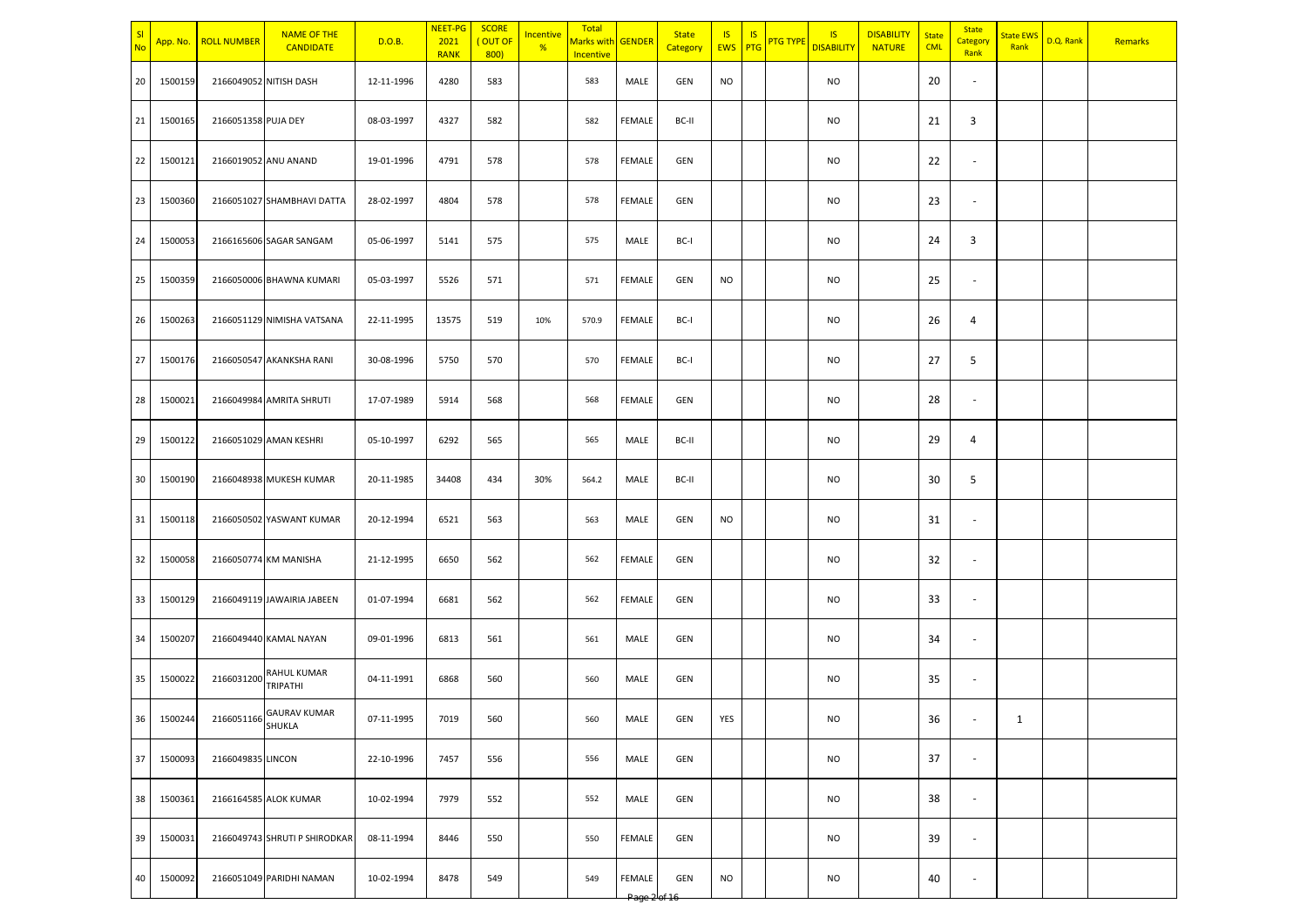| sı<br>No | App. No.   | <b>ROLL NUMBER</b>    | <b>NAME OF THE</b><br><b>CANDIDATE</b> | D.O.B.     | NEET-PG<br>2021<br><b>RANK</b> | <b>SCORE</b><br>(OUT OF<br>800) | <b>Incentive</b><br>% | Total<br>Marks with GENDER<br>Incentive |                        | <b>State</b><br>Category | IS.<br><b>EWS</b> | <b>IS</b><br>PTG | <b>PTG TYPE</b> | <b>IS</b><br><b>DISABILITY</b> | <b>DISABILITY</b><br><b>NATURE</b> | <b>State</b><br><b>CML</b> | <b>State</b><br>Category<br>Rank | <b>State EWS</b><br>Rank | D.Q. Rank | Remarks |
|----------|------------|-----------------------|----------------------------------------|------------|--------------------------------|---------------------------------|-----------------------|-----------------------------------------|------------------------|--------------------------|-------------------|------------------|-----------------|--------------------------------|------------------------------------|----------------------------|----------------------------------|--------------------------|-----------|---------|
| 41       | 1500077    |                       | 2166050514 FUZAIL AKRAM                | 21-09-1994 | 8480                           | 549                             |                       | 549                                     | MALE                   | GEN                      |                   |                  |                 | <b>NO</b>                      |                                    | 41                         | $\sim$                           |                          |           |         |
| 42       | 1500068    |                       | 2166143841 PRIYA KUMARI                | 12-03-1995 | 8602                           | 548                             |                       | 548                                     | FEMALE                 | BC-I                     |                   |                  |                 | <b>NO</b>                      |                                    | 42                         | 6                                |                          |           |         |
| 43       | 1500064    |                       | 2166165670 SRISHTI KHERA               | 25-09-1994 | 8742                           | 547                             |                       | 547                                     | <b>FEMALE</b>          | <b>GEN</b>               |                   |                  |                 | <b>NO</b>                      |                                    | 43                         | $\overline{\phantom{a}}$         |                          |           |         |
| 44       | 1500099    |                       | 2166164789 ILIKA BHARTI                | 21-12-1993 | 8884                           | 546                             |                       | 546                                     | FEMALE                 | BC-I                     |                   |                  |                 | <b>NO</b>                      |                                    | 44                         | $\overline{7}$                   |                          |           |         |
| 45       | 1500271    |                       | 2166049206 ABHISHEK SHARMA             | 18-08-1996 | 8976                           | 546                             |                       | 546                                     | MALE                   | GEN                      |                   |                  |                 | <b>NO</b>                      |                                    | 45                         | $\overline{\phantom{a}}$         |                          |           |         |
| 46       | 1500183    |                       | 2166049194 SOURABH KUMAR               | 25-04-1995 | 9064                           | 545                             |                       | 545                                     | MALE                   | GEN                      | <b>NO</b>         |                  |                 | <b>NO</b>                      |                                    | 46                         | $\overline{\phantom{a}}$         |                          |           |         |
| 47       | 1500041    | 2166050616            | SAMEEKSHA<br>SONTHALIA                 | 17-08-1998 | 9216                           | 545                             |                       | 545                                     | <b>FEMALE</b>          | GEN                      |                   |                  |                 | <b>NO</b>                      |                                    | 47                         | $\overline{\phantom{a}}$         |                          |           |         |
| 48       | 1500167    |                       | 2166019173 SHIWANI KUMARI              | 20-10-1994 | 9262                           | 544                             |                       | 544                                     | FEMALE                 | BC-I                     |                   |                  |                 | <b>NO</b>                      |                                    | 48                         | 8                                |                          |           |         |
| 49       | 1500174    | 2166049244 RISHAV RAJ |                                        | 29-04-1996 | 9319                           | 544                             |                       | 544                                     | MALE                   | GEN                      | <b>NO</b>         |                  |                 | <b>NO</b>                      |                                    | 49                         | $\overline{\phantom{a}}$         |                          |           |         |
| 50       | 1500050    | 2166050926 RITIKA RAJ |                                        | 05-03-1995 | 9437                           | 543                             |                       | 543                                     | FEMALE                 | <b>GEN</b>               |                   |                  |                 | <b>NO</b>                      |                                    | 50                         | $\overline{\phantom{a}}$         |                          |           |         |
| 51       | 1500108    | 2166049918 V RUCHIKA  |                                        | 09-12-1992 | 9565                           | 542                             |                       | 542                                     | FEMALE                 | SC                       |                   |                  |                 | <b>NO</b>                      |                                    | 51                         | $\mathbf{1}$                     |                          |           |         |
| 52       | 1500124    |                       | 2166049210 OM PRAKASH JHA              | 05-04-1995 | 9681                           | 541                             |                       | 541                                     | MALE                   | GEN                      |                   |                  |                 | <b>NO</b>                      |                                    | 52                         | $\overline{\phantom{a}}$         |                          |           |         |
| 53       | 1500328    |                       | 2166050638 PRASHANT PANDEY             | 15-07-1997 | 9710                           | 541                             |                       | 541                                     | MALE                   | GEN                      |                   |                  |                 | <b>NO</b>                      |                                    | 53                         | $\overline{\phantom{a}}$         |                          |           |         |
| 54       | 1500030    |                       | 2166050419 UROOS IZHAR                 | 05-01-1996 | 9742                           | 541                             |                       | 541                                     | <b>FEMALE</b>          | GEN                      |                   |                  |                 | <b>NO</b>                      |                                    | 54                         | $\overline{\phantom{a}}$         |                          |           |         |
| 55       | 1500354    |                       | 2166051135 ANITA KUMARI                | 06-03-1996 | 10131                          | 539                             |                       | 539                                     | <b>FEMALE</b>          | SC                       |                   |                  |                 | <b>NO</b>                      |                                    | 55                         | $\overline{2}$                   |                          |           |         |
| 56       | 1500035    |                       | 2166049094 PRATEEK PANDEY              | 20-10-1993 | 10199                          | 538                             |                       | 538                                     | MALE                   | GEN                      | YES               |                  |                 | <b>NO</b>                      |                                    | 56                         | $\sim$                           | $\overline{2}$           |           |         |
|          | 57 1500017 |                       | 2166049624 FAHAD NAAZ                  | 22-12-1995 | 10450                          | 537                             |                       | 537                                     | FEMALE                 | GEN                      | <b>NO</b>         |                  |                 | <b>NO</b>                      |                                    | 57                         |                                  |                          |           |         |
| 58       | 1500086    |                       | 2166051013 PRINCE KUMAR                | 28-01-1996 | 10494                          | 536                             |                       | 536                                     | MALE                   | GEN                      |                   |                  |                 | <b>NO</b>                      |                                    | 58                         | $\sim$                           |                          |           |         |
| 59       | 1500045    |                       | 2166091125 HIMANSHU PANDEY             | 12-09-1994 | 10534                          | 536                             |                       | 536                                     | MALE                   | GEN                      |                   |                  |                 | <b>NO</b>                      |                                    | 59                         | $\sim$                           |                          |           |         |
| 60       | 1500342    |                       | 2166051365 DIKSHA KUMARI               | 29-04-1994 | 10743                          | 535                             |                       | 535                                     | FEMALE                 | GEN                      |                   |                  |                 | <b>NO</b>                      |                                    | 60                         | $\sim$                           |                          |           |         |
| 61       | 1500146    |                       | 2166165475 SADAF KHAN                  | 19-07-1994 | 10927                          | 534                             |                       | 534                                     | FEMALE<br>Page 3lof 16 | GEN                      |                   |                  |                 | <b>NO</b>                      |                                    | 61                         | $\overline{\phantom{a}}$         |                          |           |         |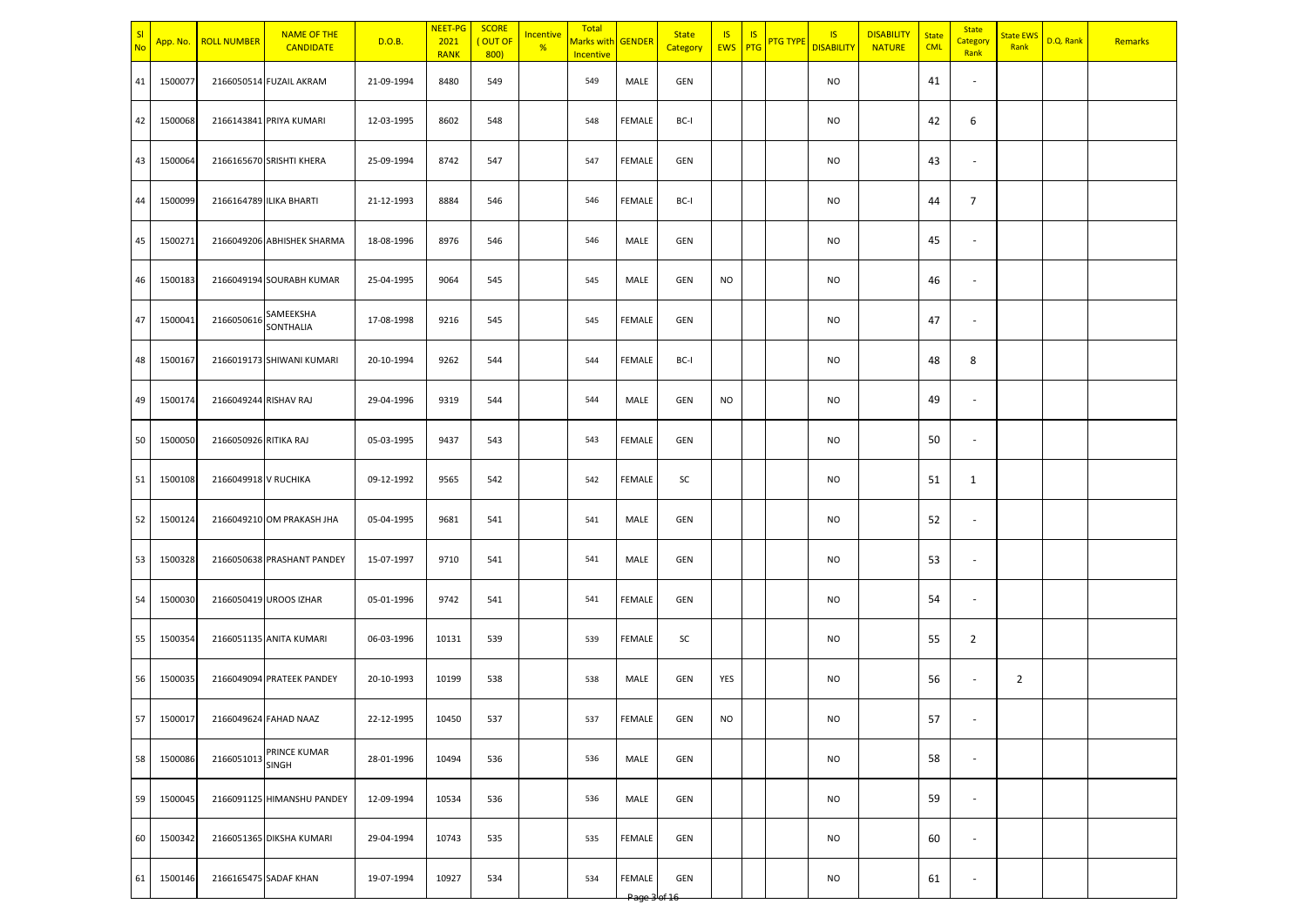| $\vert$ SI<br><b>No</b> | App. No.   | <b>ROLL NUMBER</b> | <b>NAME OF THE</b><br><b>CANDIDATE</b> | D.O.B.     | NEET-PG<br>2021<br><b>RANK</b> | <b>SCORE</b><br>(OUT OF<br>800 | Incentive<br>% | Total<br>Marks with GENDER<br>Incentive |                | <b>State</b><br>Category | <b>IS</b><br><b>EWS</b> PTG | <b>IS</b> | <b>PTG TYPE</b> | $\overline{\mathsf{S}}$<br><b>DISABILITY</b> | <b>DISABILITY</b><br><b>NATURE</b> | <b>State</b><br><b>CML</b> | <b>State</b><br>Category<br>Rank | <b>State EWS</b><br>Rank | D.Q. Rank | Remarks |
|-------------------------|------------|--------------------|----------------------------------------|------------|--------------------------------|--------------------------------|----------------|-----------------------------------------|----------------|--------------------------|-----------------------------|-----------|-----------------|----------------------------------------------|------------------------------------|----------------------------|----------------------------------|--------------------------|-----------|---------|
| 62                      | 1500311    |                    | 2166049126 DEEPAK KUMAR                | 01-01-1996 | 11039                          | 533                            |                | 533                                     | MALE           | GEN                      |                             |           |                 | <b>NO</b>                                    |                                    | 62                         | $\overline{\phantom{a}}$         |                          |           |         |
| 63                      | 1500044    |                    | 2166048051 BHAVESH TIWARI              | 27-02-1995 | 11064                          | 533                            |                | 533                                     | MALE           | GEN                      |                             |           |                 | <b>NO</b>                                    |                                    | 63                         | $\blacksquare$                   |                          |           |         |
| 64                      | 1500153    |                    | 2166051164 VIKAS ANAND                 | 17-09-1991 | 11551                          | 530                            |                | 530                                     | MALE           | GEN                      |                             |           |                 | <b>NO</b>                                    |                                    | 64                         | $\blacksquare$                   |                          |           |         |
| 65                      | 1500222    |                    | 2166050166 AKASH AMAN                  | 08-11-1992 | 11758                          | 529                            |                | 529                                     | MALE           | GEN                      |                             |           |                 | <b>NO</b>                                    |                                    | 65                         | $\sim$                           |                          |           |         |
| 66                      | 1500056    | 2166050165 KISHLAY |                                        | 27-03-1995 | 12012                          | 527                            |                | 527                                     | MALE           | GEN                      |                             |           |                 | <b>NO</b>                                    |                                    | 66                         | $\blacksquare$                   |                          |           |         |
| 67                      | 1500109    |                    | 2166050267 RANVIJAY KUMAR              | 09-09-1996 | 12092                          | 527                            |                | 527                                     | MALE           | BC-I                     |                             |           |                 | <b>NO</b>                                    |                                    | 67                         | 9                                |                          |           |         |
| 68                      | 1500136    |                    | 2166049044 RESHMA YADAV                | 14-12-1995 | 12159                          | 527                            |                | 527                                     | FEMALE         | GEN                      | <b>NO</b>                   |           |                 | <b>NO</b>                                    |                                    | 68                         | $\sim$                           |                          |           |         |
| 69                      | 1500015    | 2166020952         | RAJAN KUMAR<br><b>MEHTA</b>            | 15-05-1992 | 12171                          | 526                            |                | 526                                     | MALE           | BC-II                    |                             |           |                 | <b>NO</b>                                    |                                    | 69                         | 6                                |                          |           |         |
| 70                      | 1500240    |                    | 2166049286 ABHIJEET ANAND              | 12-06-1992 | 12474                          | 525                            |                | 525                                     | MALE           | GEN                      |                             |           |                 | <b>NO</b>                                    |                                    | 70                         | $\blacksquare$                   |                          |           |         |
| 71                      | 1500115    |                    | 2166022726 SHIVAM BARANWAL             | 20-01-1996 | 12601                          | 525                            |                | 525                                     | MALE           | GEN                      |                             |           |                 | <b>NO</b>                                    |                                    | 71                         | $\blacksquare$                   |                          |           |         |
| 72                      | 1500132    |                    | 2166050678 MD TAUSIF ALAM              | 22-01-1994 | 12988                          | 522                            |                | 522                                     | MALE           | BC-II                    |                             |           |                 | <b>NO</b>                                    |                                    | 72                         | $\overline{7}$                   |                          |           |         |
| 73                      | 1500116    |                    | 2166050494 PRIYA MISHRA                | 17-01-1995 | 13103                          | 521                            |                | 521                                     | FEMALE         | GEN                      | YES                         |           |                 | <b>NO</b>                                    |                                    | 73                         | $\blacksquare$                   | 3                        |           |         |
| 74                      | 1500016    |                    | 2166051234 PARIJAT MISHRA              | 11-01-1996 | 13287                          | 521                            |                | 521                                     | MALE           | GEN                      | <b>NO</b>                   |           |                 | <b>NO</b>                                    |                                    | 74                         | $\overline{\phantom{a}}$         |                          |           |         |
| 75                      | 1500106    | 2166050937 PRAGYA  |                                        | 06-03-1995 | 13457                          | 520                            |                | 520                                     | FEMALE         | GEN                      | <b>NO</b>                   |           |                 | <b>NO</b>                                    |                                    | 75                         | $\overline{\phantom{a}}$         |                          |           |         |
| 76                      | 1500277    |                    | 2166051097 ANUPRIYA KUMARI             | 15-08-1993 | 13678                          | 519                            |                | 519                                     | FEMALE         | BC-II                    |                             |           |                 | <b>NO</b>                                    |                                    | 76                         | 8                                |                          |           |         |
| 77                      | 1500246    |                    | 2166049262 MAAHAM FATMA                | 19-08-1994 | 13823                          | 518                            |                | 518                                     | FEMALE         | GEN                      |                             |           |                 | <b>NO</b>                                    |                                    | 77                         | $\overline{\phantom{a}}$         |                          |           |         |
|                         | 78 1500227 |                    | 2166051242 SEEMA KUMARI                | 26-11-1995 | 13900                          | 517                            |                | 517                                     | FEMALE         | GEN                      |                             |           |                 | <b>NO</b>                                    |                                    | 78                         |                                  |                          |           |         |
|                         | 79 1500352 |                    | 2166048733 CH VIJAY MANOHAR            | 31-03-1996 | 13905                          | 517                            |                | 517                                     | MALE           | GEN                      |                             |           |                 | <b>NO</b>                                    |                                    | 79                         | $\sim$                           |                          |           |         |
| 80                      | 1500069    |                    | 2166050185 ABHISHEK KUMAR              | 23-09-1996 | 13919                          | 517                            |                | 517                                     | MALE           | BC-I                     |                             |           |                 | <b>NO</b>                                    |                                    | 80                         | 10                               |                          |           |         |
| 81                      | 1500169    |                    | 2166051031 KRITIKA SRIVASTAVA          | 25-05-1995 | 13956                          | 517                            |                | 517                                     | FEMALE         | GEN                      | YES                         |           |                 | <b>NO</b>                                    |                                    | 81                         | $\sim$                           | $\overline{4}$           |           |         |
| 82                      | 1500353    | 2166049010 ANSHU   |                                        | 09-10-1982 | 14045                          | 516                            |                | 516                                     | FEMALE<br>Page | GEN                      | YES                         |           |                 | <b>NO</b>                                    |                                    | 82                         | $\sim$                           | 5                        |           |         |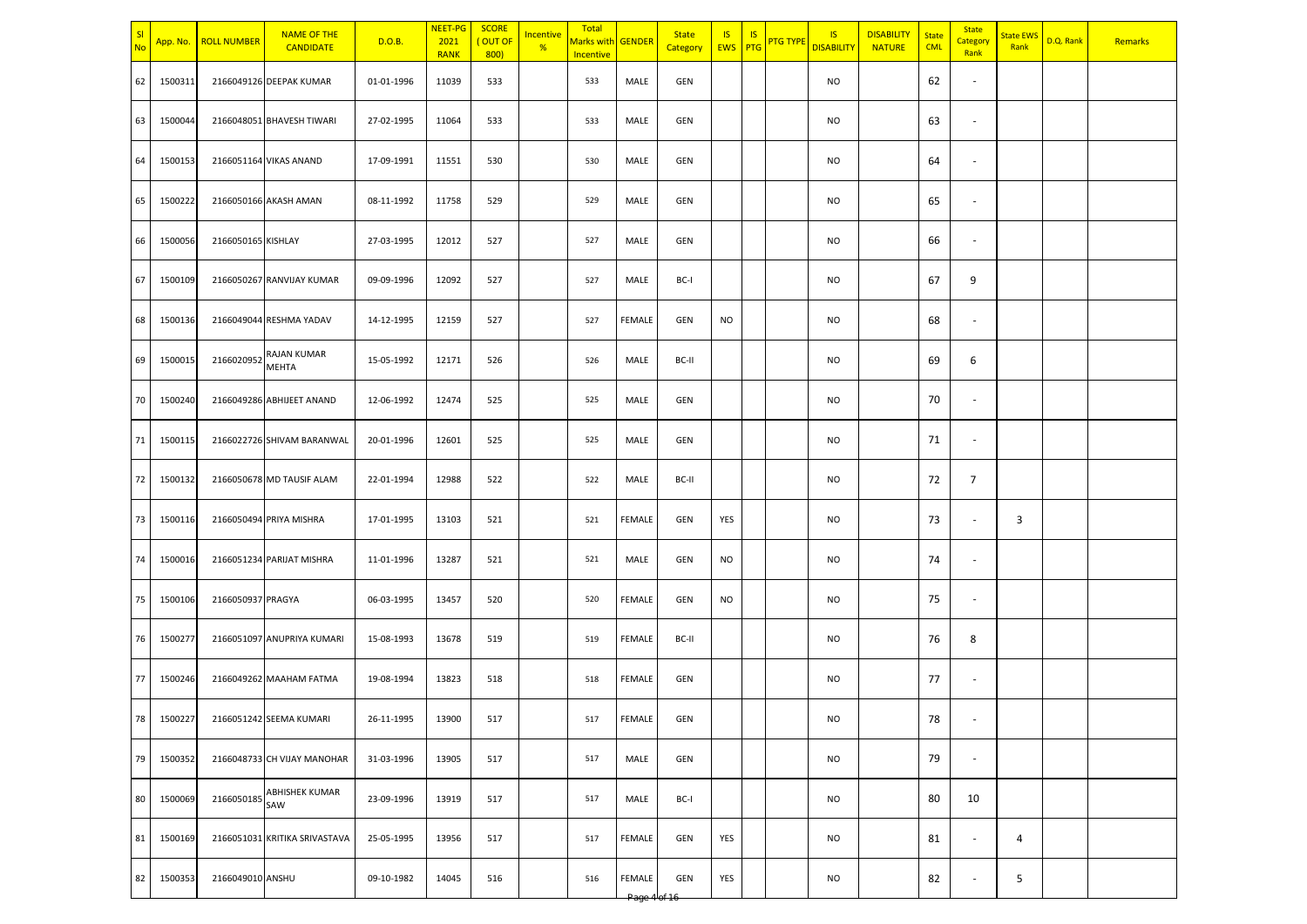| <u>sı</u><br><b>No</b> | App. No. | <b>ROLL NUMBER</b>   | <b>NAME OF THE</b><br><b>CANDIDATE</b> | D.O.B.     | <b>NEET-PG</b><br>2021<br><b>RANK</b> | <b>SCORE</b><br>(OUT OF<br>800) | <b>Incentive</b><br>% | Total<br><mark>Marks with</mark><br>Incentive | GENDER           | <b>State</b><br>Category | <b>IS</b><br><b>EWS</b> PTG | <b>IS</b> | <b>PTG TYPE</b> | <b>IS</b><br><b>DISABILITY</b> | <b>DISABILITY</b><br><b>NATURE</b> | <b>State</b><br><b>CML</b> | <b>State</b><br>Category<br>Rank | <mark>State EWS</mark><br>Rank | D.Q. Rank | Remarks                             |
|------------------------|----------|----------------------|----------------------------------------|------------|---------------------------------------|---------------------------------|-----------------------|-----------------------------------------------|------------------|--------------------------|-----------------------------|-----------|-----------------|--------------------------------|------------------------------------|----------------------------|----------------------------------|--------------------------------|-----------|-------------------------------------|
| 83                     | 1500373  |                      | 2166023093 KUMARI JAHNAVI              | 10-03-1995 | 14164                                 | 516                             |                       | 516                                           | FEMALE           | GEN                      |                             |           |                 | <b>NO</b>                      |                                    | 83                         | $\overline{\phantom{a}}$         |                                |           |                                     |
| 84                     | 1500323  |                      | 2166049156 VIKASH KUMAR                | 25-08-1991 | 14241                                 | 515                             |                       | 515                                           | MALE             | BC-I                     |                             |           |                 | <b>NO</b>                      |                                    | 84                         | 11                               |                                |           |                                     |
| 85                     | 1500081  |                      | 2166050613 RAKESH RANJAN               | 25-05-1993 | 14249                                 | 515                             |                       | 515                                           | MALE             | BC-II                    |                             |           |                 | <b>NO</b>                      |                                    | 85                         | 9                                |                                |           |                                     |
| 86                     | 1500147  |                      | 2166051241 SAURABH KUMAR               | 09-02-1996 | 14290                                 | 515                             |                       | 515                                           | MALE             | BC-I                     |                             |           |                 | <b>NO</b>                      |                                    | 86                         | 12                               |                                |           |                                     |
| 87                     | 1500052  | 2166050632 SHREYA    |                                        | 15-10-1997 | 14330                                 | 515                             |                       | 515                                           | FEMALE           | BC-II                    |                             |           |                 | <b>NO</b>                      |                                    | 87                         | 10                               |                                |           |                                     |
| 88                     | 1500042  | 2166050067           | KUMARI PRIYANKA<br>VERMA               | 10-04-1996 | 14487                                 | 515                             |                       | 515                                           | FEMALE           | BC-II                    |                             |           |                 | <b>NO</b>                      |                                    | 88                         | 11                               |                                |           |                                     |
| 89                     | 1500208  |                      | 2166165556 RISHAV BAJAJ                | 10-03-1995 | 14946                                 | 512                             |                       | 512                                           | MALE             | GEN                      |                             |           |                 | <b>NO</b>                      |                                    | 89                         | $\overline{\phantom{a}}$         |                                |           |                                     |
| 90                     | 1500133  |                      | 2166050490 PANKAJ KUMAR                | 05-10-1994 | 15013                                 | 511                             |                       | 511                                           | MALE             | GEN                      | YES                         |           |                 | <b>NO</b>                      |                                    | 90                         | $\overline{\phantom{a}}$         | 6                              |           |                                     |
| 91                     | 1500157  |                      | 2166050794 SUNANDA KUMARI              | 20-04-1994 | 15061                                 | 511                             |                       | 511                                           | FEMALE           | BC-I                     |                             |           |                 | <b>NO</b>                      |                                    | 91                         | 13                               |                                |           |                                     |
| 92                     | 1500252  |                      | 2166050209 JAINESH TOPPO               | 18-02-1996 | 15085                                 | 511                             |                       | 511                                           | FEMALE           | ST                       |                             | <b>NO</b> |                 | <b>NO</b>                      |                                    | 92                         | 1                                |                                |           |                                     |
| 93                     | 1500215  |                      | 2166050172 AMISHA DEEP                 | 11-10-1997 | 15291                                 | 510                             |                       | 510                                           | <b>FEMALE</b>    | GEN                      |                             |           |                 | <b>NO</b>                      |                                    | 93                         | $\overline{\phantom{a}}$         |                                |           |                                     |
| 94                     | 1500162  |                      | 2166050485 ANSHU JAMAIYAR              | 16-12-1961 | 47973                                 | 392                             | 30%                   | 509.6                                         | MALE             | GEN                      |                             |           |                 | <b>NO</b>                      |                                    | 94                         | $\overline{\phantom{a}}$         |                                |           |                                     |
| 95                     | 1500228  |                      | 2166048726 BANI BINAYAK                | 27-06-1994 | 15540                                 | 509                             |                       | 509                                           | FEMALE           | GEN                      | NO.                         |           |                 | <b>NO</b>                      |                                    | 95                         | $\overline{\phantom{a}}$         |                                |           |                                     |
| 96                     | 1500026  |                      | 2166049423 VIMAL KUMAR                 | 01-09-1988 | 15636                                 | 508                             |                       | 508                                           | MALE             | GEN                      | YES                         |           |                 | <b>NO</b>                      |                                    | 96                         | $\overline{\phantom{a}}$         | 7                              |           |                                     |
| 97                     | 1500172  |                      | 2166050915 MOHIT MISHRA                | 22-01-1995 | 16283                                 | 505                             |                       | 505                                           | MALE             | GEN                      |                             |           |                 | <b>NO</b>                      |                                    | 97                         | $\overline{\phantom{a}}$         |                                |           |                                     |
| 98                     | 1500049  |                      | 2166050153 KAJAL KESHRI                | 31-03-1996 | 16540                                 | 505                             |                       | 505                                           | FEMALE           | BC-II                    |                             |           |                 | <b>NO</b>                      |                                    | 98                         | 12                               |                                |           |                                     |
| 99                     | 1500276  | 2166163182           | DILEEP KUMAR<br>YADAV                  | 15-07-1991 | 16551                                 | 504                             |                       | 504                                           | MALE             | GEN                      |                             |           |                 | <b>NO</b>                      |                                    | 99                         | $\sim$                           |                                |           |                                     |
| 100                    | 1500213  |                      | 2166050635 SHASWAT MAYANK              | 07-01-1998 | 16616                                 | 504                             |                       | 504                                           | MALE             | GEN                      |                             |           |                 | <b>NO</b>                      |                                    | 100                        | $\overline{\phantom{a}}$         |                                |           |                                     |
| 101                    | 1500225  | 2166049186 SHREE RAM |                                        | 15-02-1992 | 16623                                 | 504                             |                       | 504                                           | MALE             | GEN                      |                             |           |                 | <b>NO</b>                      |                                    | 101                        | $\overline{\phantom{a}}$         |                                |           |                                     |
| 102                    | 1500364  |                      | 2166174750 ARCHANA SINGH               | 18-08-1992 | 16626                                 | 504                             |                       | 504                                           | FEMALE           | GEN                      | YES                         |           |                 | <b>NO</b>                      |                                    | 102                        | $\overline{\phantom{a}}$         | 8                              |           |                                     |
| 103                    | 1500226  |                      | 2166050106 RASHMI YADAV                | 27-08-1997 | 16928                                 | 503                             |                       | 503                                           | FEMALE<br>Page b | GEN                      |                             |           |                 | <b>NO</b>                      |                                    | 103                        | $\overline{\phantom{a}}$         |                                |           | Non Creamy Layer<br>C/C IS Required |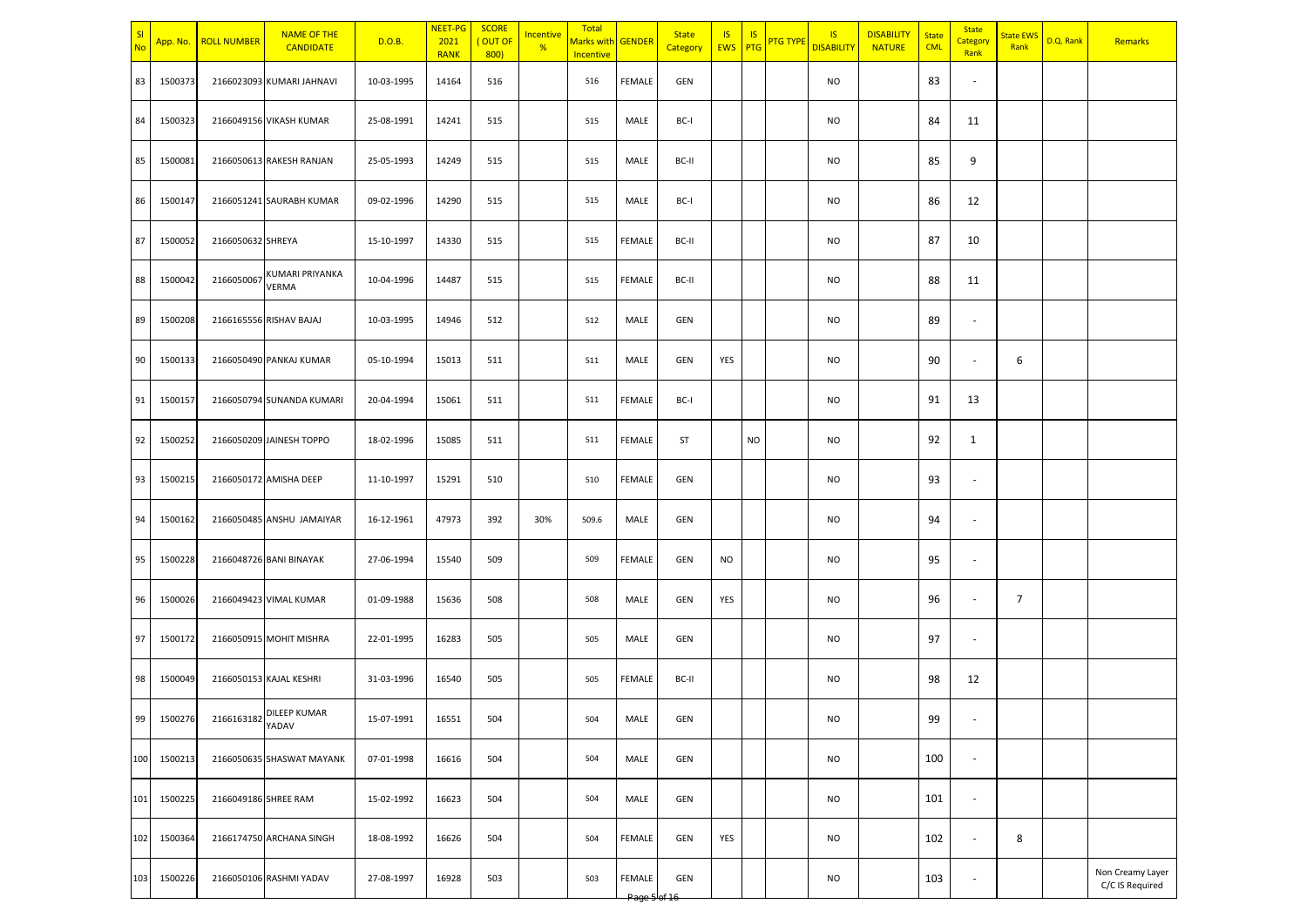| sı<br>No | App. No.    | <b>ROLL NUMBER</b> | <b>NAME OF THE</b><br><b>CANDIDATE</b> | D.O.B.     | NEET-PG<br>2021<br><b>RANK</b> | <b>SCORE</b><br>(OUT OF<br>800 | Incentive<br>% | Total<br>Marks with GENDER<br>Incentive |                | <b>State</b><br>Category | <b>IS</b><br><b>EWS</b> PTG | <b>IS</b> | <b>PTG TYPE</b> | IS<br><b>DISABILITY</b> | <b>DISABILITY</b><br><b>NATURE</b> | <b>State</b><br><b>CML</b> | <b>State</b><br>Category<br>Rank | <b>State EWS</b><br>Rank | D.Q. Rank | Remarks |
|----------|-------------|--------------------|----------------------------------------|------------|--------------------------------|--------------------------------|----------------|-----------------------------------------|----------------|--------------------------|-----------------------------|-----------|-----------------|-------------------------|------------------------------------|----------------------------|----------------------------------|--------------------------|-----------|---------|
| 104      | 1500200     |                    | 2166050484 KAUSHAL KISHORE             | 31-01-1994 | 17078                          | 502                            |                | 502                                     | MALE           | GEN                      |                             |           |                 | <b>NO</b>               |                                    | 104                        | $\sim$                           |                          |           |         |
| 105      | 1500382     |                    | 2166164501 SAURABH SHUKLA              | 20-01-1995 | 17198                          | 501                            |                | 501                                     | MALE           | GEN                      |                             |           |                 | <b>NO</b>               |                                    | 105                        | $\overline{\phantom{a}}$         |                          |           |         |
| 106      | 1500131     |                    | 2166049223 NATASA SAGAR                | 08-01-1997 | 17229                          | 501                            |                | 501                                     | FEMALE         | BC-I                     |                             |           |                 | <b>NO</b>               |                                    | 106                        | 14                               |                          |           |         |
| 107      | 1500241     |                    | 2166051125 SRISHTI DARAD               | 05-07-1993 | 17297                          | 501                            |                | 501                                     | FEMALE         | GEN                      | YES                         |           |                 | <b>NO</b>               |                                    | 107                        | $\sim$                           | 9                        |           |         |
| 108      | 1500100     | 2166049570         | POONAM KUMARI<br>PRAJAPATI             | 22-05-1995 | 17327                          | 501                            |                | 501                                     | FEMALE         | BC-I                     |                             |           |                 | <b>NO</b>               |                                    | 108                        | 15                               |                          |           |         |
| 109      | 1500218     |                    | 2166050342 ANWESHA DUTTA               | 28-07-1997 | 17525                          | 500                            |                | 500                                     | FEMALE         | GEN                      | <b>NO</b>                   |           |                 | <b>NO</b>               |                                    | 109                        | $\overline{\phantom{a}}$         |                          |           |         |
| 110      | 1500194     | 2166050629 VATSALA |                                        | 20-05-1993 | 17586                          | 500                            |                | 500                                     | FEMALE         | GEN                      |                             |           |                 | <b>NO</b>               |                                    | 110                        | $\sim$                           |                          |           |         |
| 111      | 1500155     |                    | 2166049784 HITESH KUMAR                | 09-07-1993 | 17587                          | 500                            |                | 500                                     | MALE           | SC                       |                             |           |                 | <b>NO</b>               |                                    | 111                        | 3                                |                          |           |         |
| 112      | 1500027     |                    | 2166021338 DIKSHAMANI                  | 07-02-1995 | 17624                          | 500                            |                | 500                                     | FEMALE         | GEN                      | <b>NO</b>                   |           |                 | <b>NO</b>               |                                    | 112                        | $\overline{\phantom{a}}$         |                          |           |         |
| 113      | 1500160     |                    | 2166050768 YASH RAJ SINGH              | 11-06-1995 | 17919                          | 498                            |                | 498                                     | MALE           | GEN                      | <b>NO</b>                   |           |                 | <b>NO</b>               |                                    | 113                        | $\sim$                           |                          |           |         |
| 114      | 1500144     |                    | 2166050532 ADARSH NARAYAN              | 12-04-1994 | 18063                          | 497                            |                | 497                                     | MALE           | GEN                      | <b>NO</b>                   |           |                 | <b>NO</b>               |                                    | 114                        | $\overline{\phantom{a}}$         |                          |           |         |
| 115      | 1500365     |                    | 2166023756 RAJAT KUMAR                 | 10-06-1990 | 18251                          | 496                            |                | 496                                     | MALE           | GEN                      |                             |           |                 | <b>NO</b>               |                                    | 115                        | $\sim$                           |                          |           |         |
| 116      | 1500350     |                    | 2166050688 ZEBA PERWEEN                | 19-08-1993 | 18487                          | 495                            |                | 495                                     | FEMALE         | BC-I                     |                             |           |                 | <b>NO</b>               |                                    | 116                        | 16                               |                          |           |         |
| 117      | 1500023     |                    | 2166049933 MATSYANGNA SINGH            | 17-04-1997 | 18924                          | 494                            |                | 494                                     | FEMALE         | GEN                      |                             |           |                 | YES                     | $C-$<br>LOCOMOT                    | 117                        | $\sim$                           |                          | 1         |         |
| 118      | 1500296     |                    | 2166050486 KSHITIJ SAURABH             | 06-11-1995 | 19100                          | 493                            |                | 493                                     | MALE           | SC                       |                             |           |                 | <b>NO</b>               |                                    | 118                        | 4                                |                          |           |         |
| 119      | 1500008     |                    | 2166049597 AMAN KUMAR                  | 11-11-1994 | 19314                          | 492                            |                | 492                                     | MALE           | GEN                      |                             |           |                 | <b>NO</b>               |                                    | 119                        | $\sim$                           |                          |           |         |
|          | 120 1500012 |                    | 2166049374 DEEPAK KUMAR                | 13-06-1995 | 19615                          | 490                            |                | 490                                     | MALE           | BC-II                    |                             |           |                 | <b>NO</b>               |                                    | 120                        | 13                               |                          |           |         |
|          | 121 1500355 |                    | 2166020397 PRITI KUMARI                | 31-12-1986 | 19868                          | 490                            |                | 490                                     | FEMALE         | GEN                      |                             |           |                 | <b>NO</b>               |                                    | 121                        | $\sim$                           |                          |           |         |
| 122      | 1500396     |                    | 2166050896 ASHWIN KUMAR                | 10-09-1991 | 19877                          | 489                            |                | 489                                     | MALE           | GEN                      |                             |           |                 | <b>NO</b>               |                                    | 122                        | $\sim$                           |                          |           |         |
| 123      | 1500126     |                    | 2166051366 MONIKA VERMA                | 18-05-1996 | 20153                          | 488                            |                | 488                                     | FEMALE         | BC-II                    |                             |           |                 | <b>NO</b>               |                                    | 123                        | 14                               |                          |           |         |
| 124      | 1500356     |                    | 2166049480 ARVIND MAHTO                | 07-01-1980 | 20176                          | 488                            |                | 488                                     | MALE<br>Page 6 | BC-I                     |                             |           |                 | <b>NO</b>               |                                    | 124                        | 17                               |                          |           |         |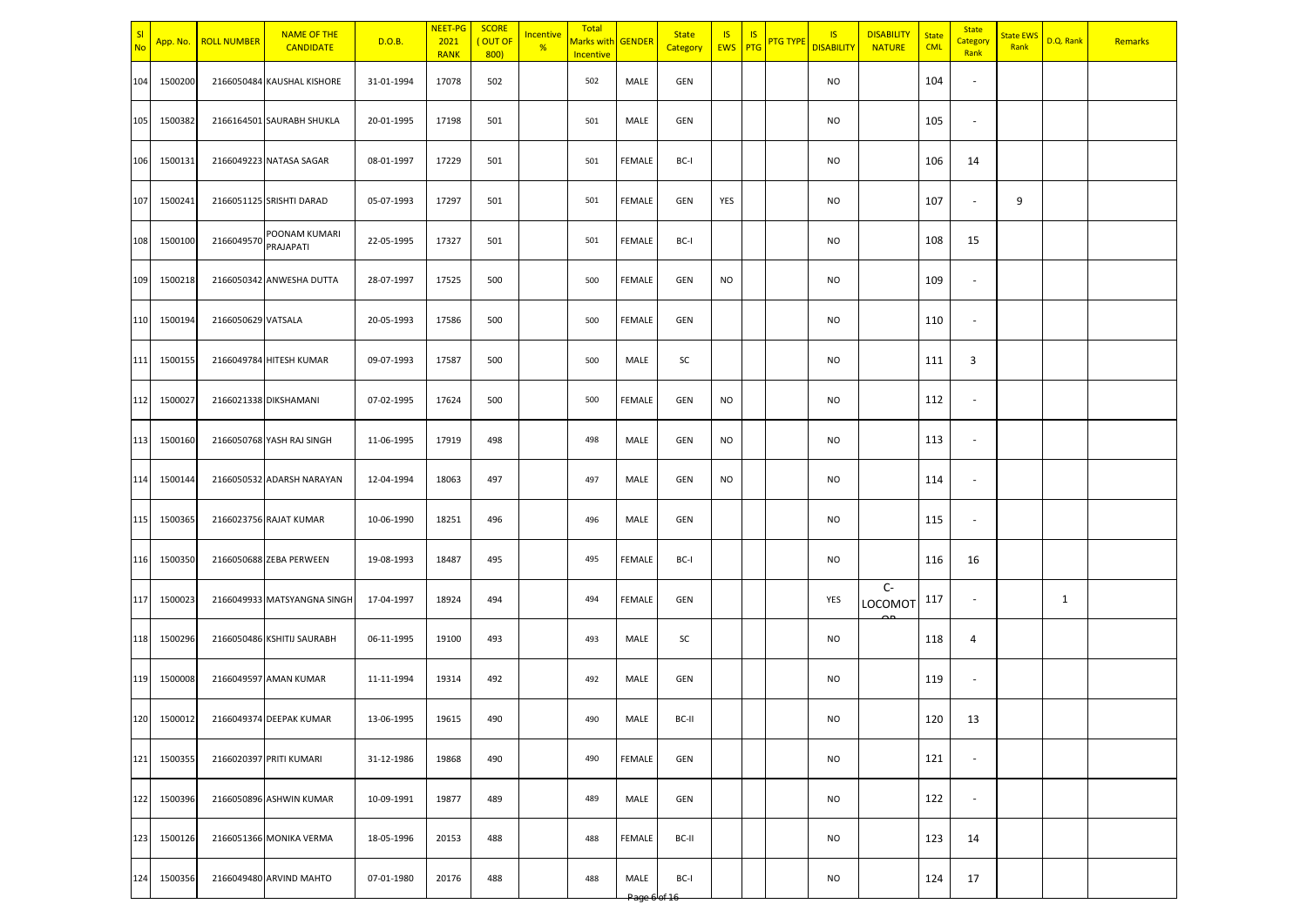| sı<br>No | App. No.    | <b>ROLL NUMBER</b>    | <b>NAME OF THE</b><br><b>CANDIDATE</b> | D.O.B.     | NEET-PG<br>2021<br><b>RANK</b> | <b>SCORE</b><br>(OUT OF<br>800 | Incentive<br>% | Total<br>Marks with GENDER<br>Incentive |                                | <b>State</b><br>Category | <b>IS</b><br><b>EWS</b> PTG | IS        | <b>PTG TYPE</b> | IS<br><b>DISABILITY</b> | <b>DISABILITY</b><br><b>NATURE</b> | <b>State</b><br><b>CML</b> | <b>State</b><br>Category<br>Rank | <b>State EWS</b><br>Rank | D.Q. Rank | Remarks |
|----------|-------------|-----------------------|----------------------------------------|------------|--------------------------------|--------------------------------|----------------|-----------------------------------------|--------------------------------|--------------------------|-----------------------------|-----------|-----------------|-------------------------|------------------------------------|----------------------------|----------------------------------|--------------------------|-----------|---------|
| 125      | 1500097     |                       | 2166051083 SHILPY KAJAL                | 11-11-1993 | 20224                          | 488                            |                | 488                                     | FEMALE                         | BC-II                    |                             |           |                 | <b>NO</b>               |                                    | 125                        | 15                               |                          |           |         |
| 126      | 1500094     | 2166050924 PRIYA RAJ  |                                        | 14-03-1995 | 20448                          | 487                            |                | 487                                     | FEMALE                         | BC-I                     |                             |           |                 | <b>NO</b>               |                                    | 126                        | 18                               |                          |           |         |
| 127      | 1500130     | 2166048911 STUTY      |                                        | 28-12-1998 | 21285                          | 483                            |                | 483                                     | FEMALE                         | <b>GEN</b>               |                             |           |                 | <b>NO</b>               |                                    | 127                        | $\sim$                           |                          |           |         |
| 128      | 1500096     | 2166049135            | MUKLESH KUMAR<br>MEHTA                 | 17-02-1995 | 21308                          | 483                            |                | 483                                     | MALE                           | BC-II                    |                             |           |                 | <b>NO</b>               |                                    | 128                        | 16                               |                          |           |         |
| 129      | 1500266     | 2166163139            | SANJAY KUMAR<br>PRAJAPATI              | 05-07-1993 | 21582                          | 482                            |                | 482                                     | MALE                           | BC-I                     |                             |           |                 | <b>NO</b>               |                                    | 129                        | 19                               |                          |           |         |
| 130      | 1500205     | 2166049072            | AISHWARYA<br>BHUSHAN                   | 05-06-1994 | 22183                          | 480                            |                | 480                                     | FEMALE                         | GEN                      | <b>NO</b>                   |           |                 | <b>NO</b>               |                                    | 130                        | $\overline{\phantom{a}}$         |                          |           |         |
| 131      | 1500048     |                       | 2166050030 ANCHAL KUJUR                | 02-07-1997 | 22291                          | 479                            |                | 479                                     | FEMALE                         | ST                       |                             | <b>NO</b> |                 | <b>NO</b>               |                                    | 131                        | $\overline{2}$                   |                          |           |         |
| 132      | 1500378     |                       | 2166051353 AMIT NISHANT                | 08-08-1995 | 34011                          | 435                            | 10%            | 478.5                                   | MALE                           | GEN                      | <b>NO</b>                   |           |                 | <b>NO</b>               |                                    | 132                        | $\sim$                           |                          |           |         |
| 133      | 1500199     | 2166111394            | SOURAV KUMAR<br>SHARMA                 | 03-06-1991 | 22382                          | 478                            |                | 478                                     | MALE                           | GEN                      | YES                         |           |                 | <b>NO</b>               |                                    | 133                        | $\overline{\phantom{a}}$         | 10                       |           |         |
| 134      | 1500135     | 2166048729 ANSHU      |                                        | 23-09-1995 | 22516                          | 478                            |                | 478                                     | FEMALE                         | <b>GEN</b>               | <b>NO</b>                   |           |                 | <b>NO</b>               |                                    | 134                        | $\sim$                           |                          |           |         |
| 135      | 1500237     |                       | 2166050290 NEETU KUMARI                | 10-01-1996 | 22593                          | 478                            |                | 478                                     | FEMALE                         | BC-II                    |                             |           |                 | <b>NO</b>               |                                    | 135                        | 17                               |                          |           |         |
| 136      | 1500040     |                       | 2166050993 NUTAN LEYANGI               | 18-06-1994 | 22867                          | 476                            |                | 476                                     | FEMALE                         | ST                       |                             | <b>NO</b> |                 | <b>NO</b>               |                                    | 136                        | 3                                |                          |           |         |
| 137      | 1500260     |                       | 2166049329 SADAF NAUSHEEN              | 27-02-1993 | 23217                          | 475                            |                | 475                                     | FEMALE                         | GEN                      |                             |           |                 | <b>NO</b>               |                                    | 137                        | $\overline{\phantom{a}}$         |                          |           |         |
| 138      | 1500072     |                       | 2166165842 NALINI SINGH                | 27-09-1995 | 23243                          | 475                            |                | 475                                     | FEMALE                         | GEN                      | <b>NO</b>                   |           |                 | <b>NO</b>               |                                    | 138                        | $\sim$                           |                          |           |         |
| 139      | 1500171     | 2166049615 ADA NAJAFI |                                        | 26-09-1992 | 23276                          | 475                            |                | 475                                     | FEMALE                         | GEN                      | <b>NO</b>                   |           |                 | <b>NO</b>               |                                    | 139                        | $\sim$                           |                          |           |         |
| 140      | 1500043     |                       | 2166050721 RISHAV ANAND                | 07-08-1994 | 23906                          | 472                            |                | 472                                     | MALE                           | BC-II                    |                             |           |                 | <b>NO</b>               |                                    | 140                        | 18                               |                          |           |         |
|          | 141 1500348 |                       | 2166051230 RISHABH SINGH               | 28-10-1994 | 24143                          | 471                            |                | 471                                     | MALE                           | GEN                      |                             |           |                 | <b>NO</b>               |                                    | 141                        |                                  |                          |           |         |
|          | 142 1500249 |                       | 2166050829 ABHISHEK KUMAR              | 25-10-1995 | 24157                          | 471                            |                | 471                                     | MALE                           | ST                       |                             | <b>NO</b> |                 | <b>NO</b>               |                                    | 142                        | $\overline{4}$                   |                          |           |         |
| 143      | 1500202     |                       | 2166051404 MANTU KUMAR                 | 01-02-1996 | 24395                          | 470                            |                | 470                                     | MALE                           | BC-II                    |                             |           |                 | <b>NO</b>               |                                    | 143                        | 19                               |                          |           |         |
| 144      | 1500212     |                       | 2166023933 PURNIMA KUMARI              | 05-03-1990 | 24725                          | 469                            |                | 469                                     | FEMALE                         | GEN                      |                             |           |                 | <b>NO</b>               |                                    | 144                        | $\overline{\phantom{a}}$         |                          |           |         |
| 145      | 1500187     |                       | 2166050969 APURVA CHATTERJEE           | 10-08-1995 | 25138                          | 467                            |                | 467                                     | MALE<br><del>Page 7 of 1</del> | GEN                      |                             |           |                 | <b>NO</b>               |                                    | 145                        | $\sim$                           |                          |           |         |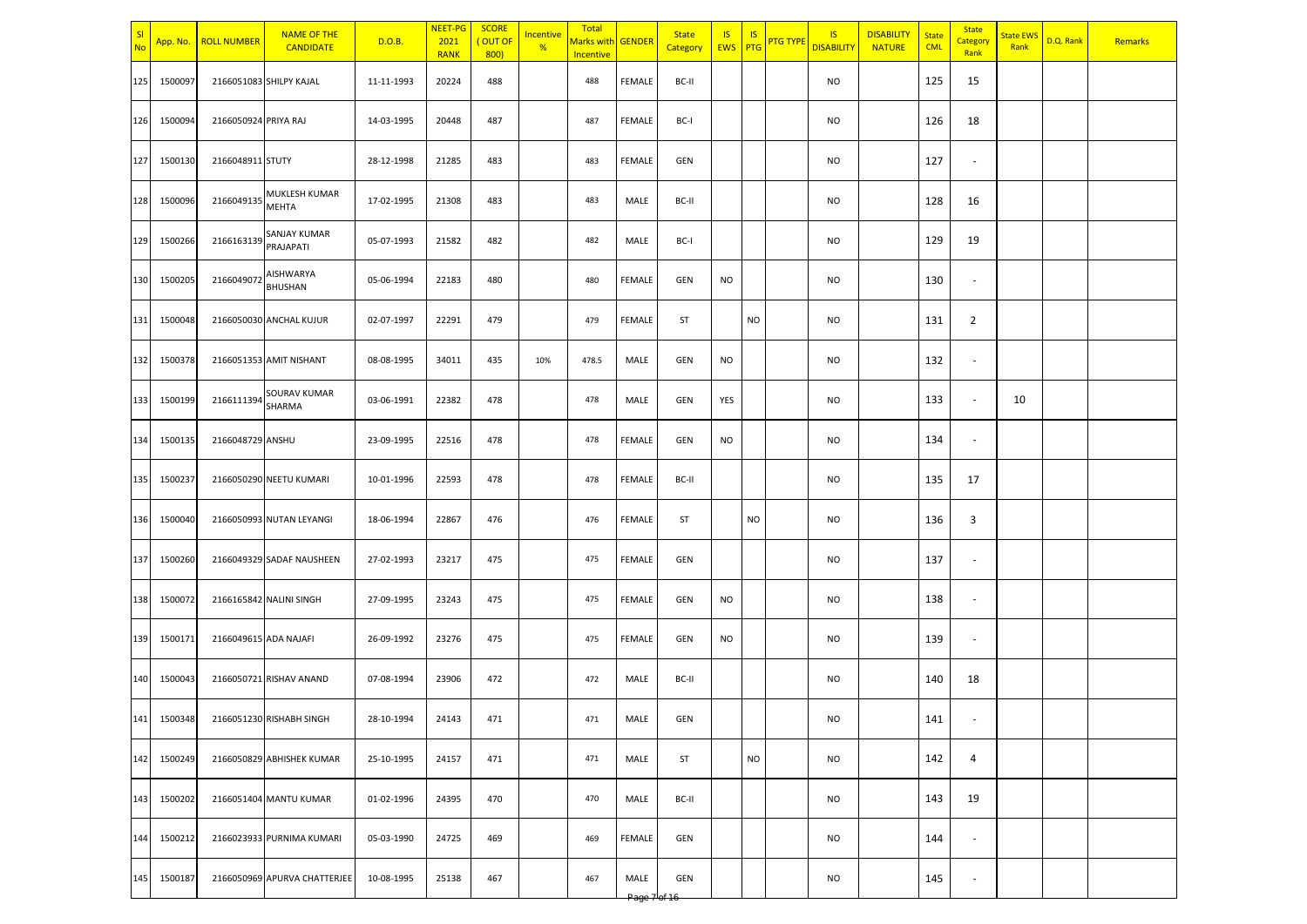| SI<br><b>No</b> | App. No.    | <b>ROLL NUMBER</b>    | <b>NAME OF THE</b><br><b>CANDIDATE</b> | D.O.B.     | NEET-PG<br>2021<br><b>RANK</b> | <b>SCORE</b><br>(OUT OF<br>800) | <b>Incentive</b><br>% | Total<br>Marks with GENDER<br>Incentive |                                       | <b>State</b><br>Category | IS<br>EWS PTG | <b>IS</b> | <b>PTG TYPE</b> | <b>IS</b><br><b>DISABILITY</b> | <b>DISABILITY</b><br><b>NATURE</b> | <b>State</b><br><b>CML</b> | <b>State</b><br>Category<br>Rank | <b>State EWS</b><br>Rank | D.Q. Rank | Remarks                             |
|-----------------|-------------|-----------------------|----------------------------------------|------------|--------------------------------|---------------------------------|-----------------------|-----------------------------------------|---------------------------------------|--------------------------|---------------|-----------|-----------------|--------------------------------|------------------------------------|----------------------------|----------------------------------|--------------------------|-----------|-------------------------------------|
| 146             | 1500280     |                       | 2166021593 SUPRIYA BHARTI              | 10-02-1996 | 25208                          | 467                             |                       | 467                                     | <b>FEMALE</b>                         | GEN                      |               |           |                 | <b>NO</b>                      |                                    | 146                        | $\overline{\phantom{a}}$         |                          |           |                                     |
| 147             | 1500221     |                       | 2166020551 KAMAL KISHLAYA              | 01-09-1989 | 25616                          | 465                             |                       | 465                                     | MALE                                  | GEN                      |               |           |                 | <b>NO</b>                      |                                    | 147                        | $\overline{\phantom{a}}$         |                          |           |                                     |
| 148             | 1500120     |                       | 2166050869 ADITI KASHYAP               | 14-08-1996 | 26004                          | 464                             |                       | 464                                     | <b>FEMALE</b>                         | GEN                      |               |           |                 | <b>NO</b>                      |                                    | 148                        | $\overline{\phantom{a}}$         |                          |           |                                     |
| 149             | 1500075     |                       | 2166022829 RASHMI RATI                 | 18-10-1991 | 26387                          | 463                             |                       | 463                                     | <b>FEMALE</b>                         | BC-I                     |               |           |                 | <b>NO</b>                      |                                    | 149                        | 20                               |                          |           |                                     |
| 150             | 1500268     |                       | 2166031813 SYED AFREEN                 | 21-06-1993 | 26517                          | 462                             |                       | 462                                     | <b>FEMALE</b>                         | GEN                      | YES           |           |                 | <b>NO</b>                      |                                    | 150                        | $\overline{\phantom{a}}$         | 11                       |           |                                     |
| 151             | 1500073     |                       | 2166050477 NEHA KIRAN                  | 23-11-1993 | 27249                          | 460                             |                       | 460                                     | <b>FEMALE</b>                         | SC                       |               |           |                 | <b>NO</b>                      |                                    | 151                        | 5                                |                          |           |                                     |
| 152             | 1500007     | 2166050164 MADHU      |                                        | 24-08-1996 | 39466                          | 418                             | 10%                   | 459.8                                   | <b>FEMALE</b>                         | SC                       |               |           |                 | <b>NO</b>                      |                                    | 152                        | 6                                |                          |           |                                     |
| 153             | 1500300     | 2166050507            | PRAKASH CHANDRA<br><b>MISHRA</b>       | 01-03-1982 | 28233                          | 456                             |                       | 456                                     | MALE                                  | GEN                      | YES           |           |                 | <b>NO</b>                      |                                    | 153                        | $\overline{\phantom{a}}$         | 12                       |           |                                     |
| 154             | 1500182     | 2166049229            | SHUBHANKAR<br>SUMAN                    | 28-04-1994 | 28329                          | 455                             |                       | 455                                     | MALE                                  | GEN                      | YES           |           |                 | <b>NO</b>                      |                                    | 154                        | $\sim$                           | 13                       |           |                                     |
| 155             | 1500298     |                       | 2166020926 DIVYA SHREE                 | 07-02-1993 | 28919                          | 453                             |                       | 453                                     | <b>FEMALE</b>                         | SC                       |               |           |                 | <b>NO</b>                      |                                    | 155                        | $\overline{7}$                   |                          |           |                                     |
| 156             | 1500181     |                       | 2166051383 PREETI SUMAN                | 04-10-1994 | 29394                          | 452                             |                       | 452                                     | <b>FEMALE</b>                         | GEN                      |               |           |                 | <b>NO</b>                      |                                    | 156                        | $\overline{\phantom{a}}$         |                          |           |                                     |
| 157             | 1500313     | 2166050868 PRACHI JHA |                                        | 20-01-1995 | 30118                          | 449                             |                       | 449                                     | <b>FEMALE</b>                         | GEN                      | <b>NO</b>     |           |                 | <b>NO</b>                      |                                    | 157                        | $\overline{\phantom{a}}$         |                          |           |                                     |
| 158             | 1500314     | 2166049526            | AISHWARYA<br>DANDPAT                   | 08-07-1996 | 30329                          | 448                             |                       | 448                                     | <b>FEMALE</b>                         | GEN                      | <b>NO</b>     |           |                 | <b>NO</b>                      |                                    | 158                        | $\overline{\phantom{a}}$         |                          |           |                                     |
| 159             | 1500095     |                       | 2166031430 SONALI KUMARI               | 31-08-1994 | 30909                          | 446                             |                       | 446                                     | FEMALE                                | GEN                      | YES           |           |                 | <b>NO</b>                      |                                    | 159                        | $\overline{\phantom{a}}$         | 14                       |           |                                     |
| 160             | 1500278     |                       | 2166049283 SANA SALIKA                 | 25-12-1994 | 31865                          | 443                             |                       | 443                                     | <b>FEMALE</b>                         | BC-I                     |               |           |                 | <b>NO</b>                      |                                    | 160                        | 21                               |                          |           |                                     |
| 161             | 1500170     |                       | 2166051206 STUTI SRISHTI               | 28-12-1997 | 32395                          | 441                             |                       | 441                                     | <b>FEMALE</b>                         | ST                       |               | <b>NO</b> |                 | <b>NO</b>                      |                                    | 161                        | 5                                |                          |           |                                     |
|                 | 162 1500229 |                       | 2166049569 SHAMBHU PRASAD              | 04-05-1984 | 32847                          | 440                             |                       | 440                                     | MALE                                  | GEN                      |               |           |                 | <b>NO</b>                      |                                    | 162                        |                                  |                          |           | Non Creamy Layer<br>C/C IS Required |
| 163             | 1500370     |                       | 2166050425 ANJALI KUMARI               | 26-11-1994 | 32890                          | 439                             |                       | 439                                     | FEMALE                                | GEN                      |               |           |                 | <b>NO</b>                      |                                    | 163                        | $\overline{\phantom{a}}$         |                          |           |                                     |
| 164             | 1500329     |                       | 2166050200 ASHUTOSH KUMAR              | 12-01-1978 | 68345                          | 337                             | 30%                   | 438.1                                   | MALE                                  | GEN                      |               |           |                 | <b>NO</b>                      |                                    | 164                        | $\sim$                           |                          |           |                                     |
| 165             | 1500002     |                       | 2166050513 BHASKAR BEJ                 | 10-02-1991 | 33688                          | 436                             |                       | 436                                     | MALE                                  | BC-I                     |               |           |                 | <b>NO</b>                      |                                    | 165                        | 22                               |                          |           |                                     |
| 166             | 1500274     |                       | 2166049999 AMITA KIRAN TIGGA           | 06-04-1995 | 34437                          | 434                             |                       | 434                                     | <b>FEMALE</b><br>Page 8 <sup>le</sup> | ST                       |               | <b>NO</b> |                 | <b>NO</b>                      |                                    | 166                        | 6                                |                          |           |                                     |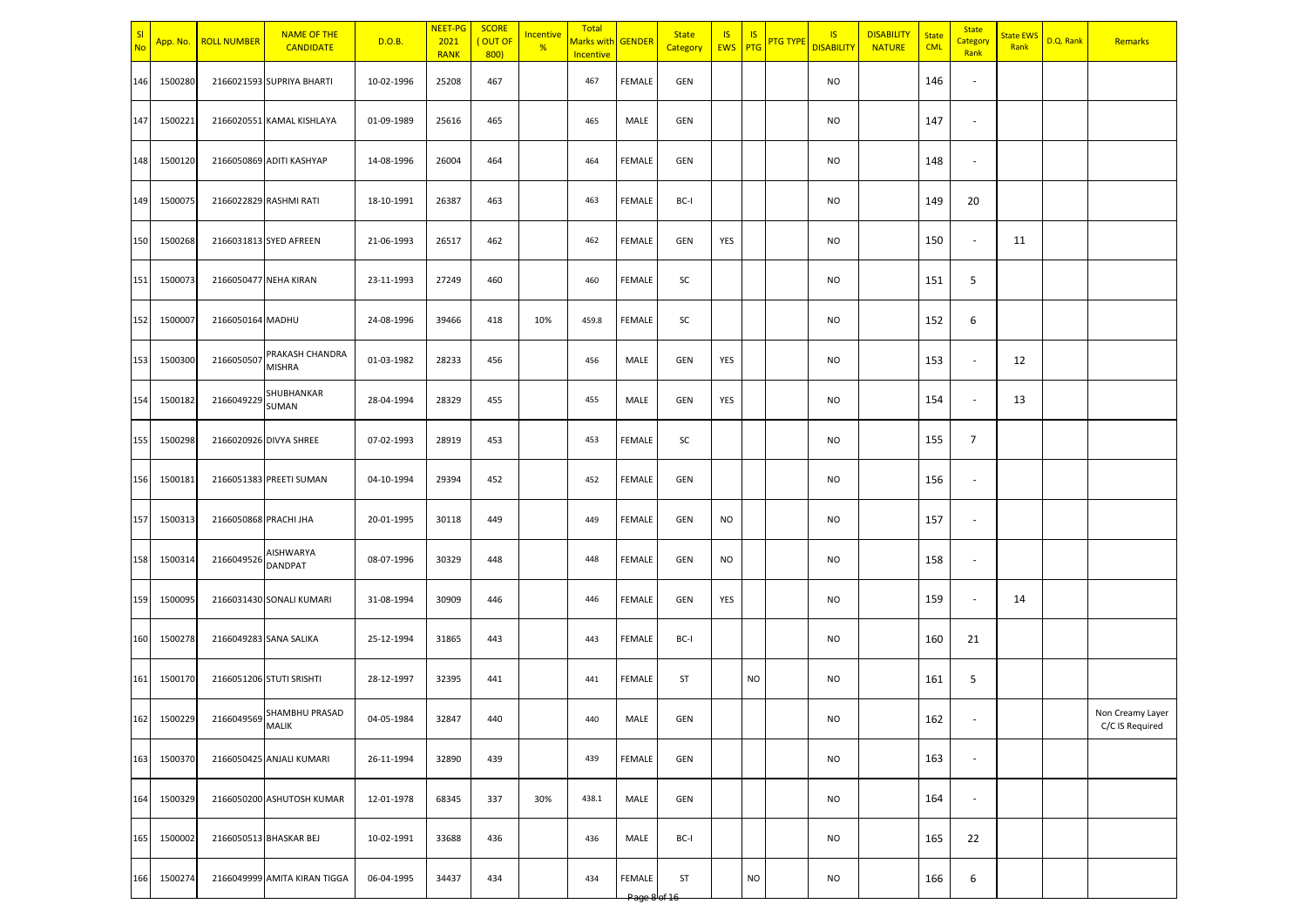| SI<br><b>No</b> | App. No.    | <b>ROLL NUMBER</b>  | <b>NAME OF THE</b><br><b>CANDIDATE</b> | D.O.B.     | NEET-PG<br>2021<br><b>RANK</b> | <b>SCORE</b><br>(OUT OF<br>800 | Incentive<br>% | Total<br>Marks with GENDER<br>Incentive |        | <b>State</b><br>Category | <b>IS</b><br><b>EWS</b> PTG | <b>IS</b> | <b>PTG TYPE</b> | <b>IS</b><br><b>DISABILITY</b> | <b>DISABILITY</b><br><b>NATURE</b> | <b>State</b><br><b>CML</b> | <b>State</b><br>Category<br>Rank | <b>State EWS</b><br>Rank | D.Q. Rank | Remarks |
|-----------------|-------------|---------------------|----------------------------------------|------------|--------------------------------|--------------------------------|----------------|-----------------------------------------|--------|--------------------------|-----------------------------|-----------|-----------------|--------------------------------|------------------------------------|----------------------------|----------------------------------|--------------------------|-----------|---------|
| 167             | 1500383     |                     | 2166164456 AYUSHI SINGH                | 10-12-1994 | 34473                          | 434                            |                | 434                                     | FEMALE | GEN                      | <b>NO</b>                   |           |                 | <b>NO</b>                      |                                    | 167                        | $\overline{\phantom{a}}$         |                          |           |         |
| 168             | 1500204     |                     | 2166050777 MAMTA KUMARI                | 01-06-1993 | 34502                          | 434                            |                | 434                                     | FEMALE | SC                       |                             |           |                 | <b>NO</b>                      |                                    | 168                        | 8                                |                          |           |         |
| 169             | 1500034     | 2166050917          | ROHIT KUMAR<br><b>MAHATO</b>           | 01-11-1992 | 34948                          | 432                            |                | 432                                     | MALE   | BC-I                     |                             |           |                 | <b>NO</b>                      |                                    | 169                        | 23                               |                          |           |         |
| 170             | 1500006     |                     | 2166050525 AJEET KUMAR                 | 03-01-1989 | 70370                          | 332                            | 30%            | 431.6                                   | MALE   | BC-II                    |                             |           |                 | <b>NO</b>                      |                                    | 170                        | 20                               |                          |           |         |
| 171             | 1500284     |                     | 2166029927 DEEPAK KUMAR                | 19-11-1977 | 35443                          | 430                            |                | 430                                     | MALE   | GEN                      |                             |           |                 | <b>NO</b>                      |                                    | 171                        | $\blacksquare$                   |                          |           |         |
| 172             | 1500393     | 2166049239 ANAMIKA  |                                        | 02-02-1995 | 35922                          | 429                            |                | 429                                     | FEMALE | <b>GEN</b>               |                             |           |                 | <b>NO</b>                      |                                    | 172                        | $\overline{\phantom{a}}$         |                          |           |         |
| 173             | 1500193     |                     | 2166050501 BABLU KUMAR                 | 25-12-1986 | 48617                          | 390                            | 10%            | 429                                     | MALE   | SC                       |                             |           |                 | <b>NO</b>                      |                                    | 173                        | 9                                |                          |           |         |
| 174             | 1500063     |                     | 2166050568 DERRICK B KUJUR             | 24-11-1981 | 36325                          | 428                            |                | 428                                     | MALE   | ST                       |                             | <b>NO</b> |                 | <b>NO</b>                      |                                    | 174                        | $\overline{7}$                   |                          |           |         |
| 175             | 1500332     |                     | 2166050423 JAY PRATAP SAHU             | 01-02-1993 | 48896                          | 389                            | 10%            | 427.9                                   | MALE   | BC-I                     |                             |           |                 | <b>NO</b>                      |                                    | 175                        | 24                               |                          |           |         |
| 176             | 1500151     | 2166049240          | <b>SUNIT KUMAR</b><br>RANJAN           | 05-09-1985 | 36788                          | 426                            |                | 426                                     | MALE   | SC                       |                             |           |                 | <b>NO</b>                      |                                    | 176                        | 10                               |                          |           |         |
| 177             | 1500344     |                     | 2166049554 SRISHTI MENON               | 18-09-1993 | 37160                          | 425                            |                | 425                                     | FEMALE | GEN                      |                             |           |                 | <b>NO</b>                      |                                    | 177                        | $\sim$                           |                          |           |         |
| 178             | 1500101     |                     | 2166051237 DEEP DYUTI BHAGAT           | 27-01-1996 | 37408                          | 424                            |                | 424                                     | FEMALE | ST                       |                             | <b>NO</b> |                 | <b>NO</b>                      |                                    | 178                        | 8                                |                          |           |         |
| 179             | 1500152     |                     | 2166049954 ASTHA PRIYA                 | 22-11-1994 | 37629                          | 424                            |                | 424                                     | FEMALE | <b>GEN</b>               |                             |           |                 | <b>NO</b>                      |                                    | 179                        | $\sim$                           |                          |           |         |
| 180             | 1500325     |                     | 2166049214 MATHILDA BEHERA             | 22-04-1995 | 37683                          | 423                            |                | 423                                     | FEMALE | GEN                      |                             |           |                 | <b>NO</b>                      |                                    | 180                        | $\sim$                           |                          |           |         |
| 181             | 1500079     |                     | 2166049347 RAJENDRA PRASAD             | 21-12-1992 | 37783                          | 423                            |                | 423                                     | MALE   | GEN                      |                             |           |                 | <b>NO</b>                      |                                    | 181                        | $\overline{\phantom{a}}$         |                          |           |         |
| 182             | 1500290     | 2166049018          | <b>GANESH KUMAR</b><br>SHRIVASTAVA     | 15-01-1988 | 38670                          | 420                            |                | 420                                     | MALE   | GEN                      |                             |           |                 | <b>NO</b>                      |                                    | 182                        | $\overline{\phantom{a}}$         |                          |           |         |
|                 | 183 1500110 |                     | 2166050850 SURAJ ORAON                 | 05-02-1994 | 38855                          | 420                            |                | 420                                     | MALE   | ST                       |                             | <b>NO</b> |                 | <b>NO</b>                      |                                    | 183                        | 9                                |                          |           |         |
|                 | 184 1500258 |                     | 2166049949 AEMAN AHMAD                 | 09-12-1993 | 39043                          | 419                            |                | 419                                     | FEMALE | GEN                      | <b>NO</b>                   |           |                 | <b>NO</b>                      |                                    | 184                        | $\sim$                           |                          |           |         |
| 185             | 1500367     | 2166049956 PUJA JHA |                                        | 18-08-1991 | 40507                          | 415                            |                | 415                                     | FEMALE | GEN                      | <b>NO</b>                   |           |                 | <b>NO</b>                      |                                    | 185                        | $\sim$                           |                          |           |         |
| 186             | 1500253     |                     | 2166049587 PAYAL BOIPAI                | 23-11-1994 | 40550                          | 415                            |                | 415                                     | FEMALE | ST                       |                             | <b>NO</b> |                 | <b>NO</b>                      |                                    | 186                        | 10                               |                          |           |         |
| 187             | 1500138     |                     | 2166049787 SWATI PRIYA                 | 08-06-1994 | 40579                          | 414                            |                | 414                                     | FEMALE | GEN                      | <b>NO</b>                   |           |                 | <b>NO</b>                      |                                    | 187                        | $\overline{\phantom{a}}$         |                          |           |         |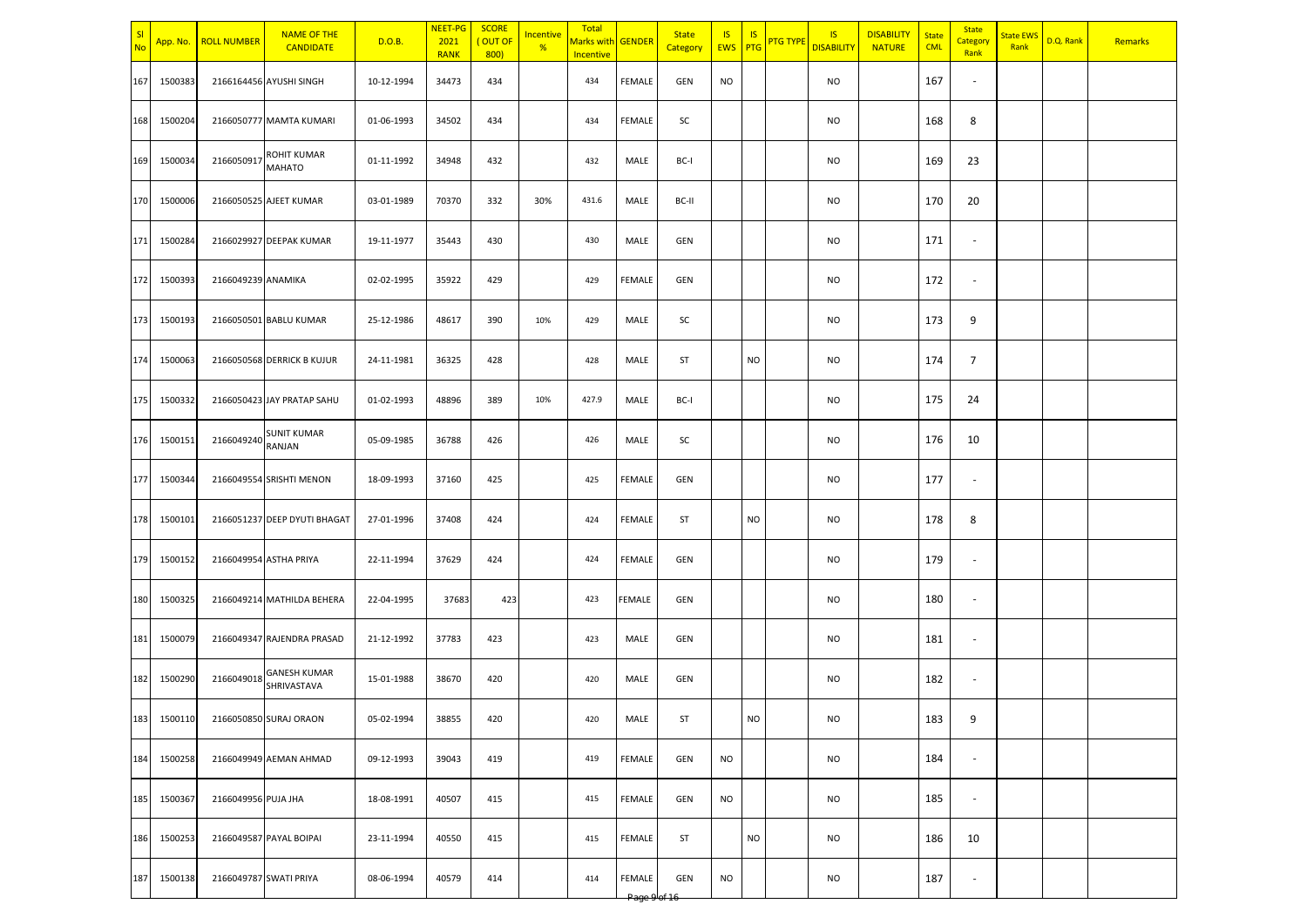| No  | App. No.    | <b>ROLL NUMBER</b>     | <b>NAME OF THE</b><br><b>CANDIDATE</b> | D.O.B.     | <b>NEET-PG</b><br>2021<br><b>RANK</b> | <b>SCORE</b><br>OUT OF<br>800 | Incentive<br>% | Total<br>Marks with GENDER<br>Incentive |                 | <b>State</b><br>Category | <b>IS</b><br><b>EWS</b> | <b>IS</b><br>PTG | <b>PTG TYPE</b> | <b>IS</b><br><b>DISABILITY</b> | <b>DISABILITY</b><br><b>NATURE</b> | <b>State</b><br><b>CML</b> | <b>State</b><br>Category<br>Rank | <b>State EWS</b><br>Rank | D.Q. Rank | Remarks                             |
|-----|-------------|------------------------|----------------------------------------|------------|---------------------------------------|-------------------------------|----------------|-----------------------------------------|-----------------|--------------------------|-------------------------|------------------|-----------------|--------------------------------|------------------------------------|----------------------------|----------------------------------|--------------------------|-----------|-------------------------------------|
| 188 | 1500113     | 2166164027             | RAGHVENDRA<br>KUMAR                    | 01-06-1985 | 40862                                 | 413                           |                | 413                                     | MALE            | GEN                      | YES                     |                  |                 | <b>NO</b>                      |                                    | 188                        | $\sim$                           | 15                       |           |                                     |
| 189 | 1500059     | 2166050449 KISSLAY RAJ |                                        | 03-03-1997 | 41098                                 | 413                           |                | 413                                     | MALE            | GEN                      |                         |                  |                 | <b>NO</b>                      |                                    | 189                        | $\overline{\phantom{a}}$         |                          |           |                                     |
| 190 | 1500203     |                        | 2166050684 MD ASLAM JAWED              | 08-12-1986 | 41885                                 | 410                           |                | 410                                     | MALE            | GEN                      | YES                     |                  |                 | <b>NO</b>                      |                                    | 190                        | $\overline{\phantom{a}}$         | 16                       |           |                                     |
| 191 | 1500251     |                        | 2166050506 NISHANT KUMAR               | 06-07-1990 | 54893                                 | 372                           | 10%            | 409.2                                   | MALE            | BC-I                     |                         |                  |                 | <b>NO</b>                      |                                    | 191                        | 25                               |                          |           |                                     |
| 192 | 1500156     |                        | 2166050847 REA PRAKASH                 | 05-03-1994 | 54999                                 | 372                           | 10%            | 409.2                                   | <b>FEMALE</b>   | <b>GEN</b>               |                         |                  |                 | <b>NO</b>                      |                                    | 192                        | $\overline{\phantom{a}}$         |                          |           |                                     |
| 193 | 1500198     | 2166175659             | EKTA SHRESTH<br>KACHHAP                | 02-10-1993 | 42627                                 | 408                           |                | 408                                     | FEMALE          | ST                       |                         | <b>NO</b>        |                 | NO                             |                                    | 193                        | 11                               |                          |           |                                     |
| 194 | 1500014     | 2166050043 ARUNIMA     |                                        | 11-02-1990 | 42687                                 | 408                           |                | 408                                     | <b>FEMALE</b>   | GEN                      | <b>NO</b>               |                  |                 | <b>NO</b>                      |                                    | 194                        | $\sim$                           |                          |           |                                     |
| 195 | 1500175     |                        | 2166051148 MANISHA ROY                 | 03-02-1981 | 67942                                 | 338                           | 20%            | 405.6                                   | FEMALE          | GEN                      |                         |                  |                 | <b>NO</b>                      |                                    | 195                        | $\overline{\phantom{a}}$         |                          |           |                                     |
| 196 | 1500283     |                        | 2166019459 UMESH KUMAR                 | 15-03-1981 | 43333                                 | 405                           |                | 405                                     | MALE            | GEN                      |                         |                  |                 | <b>NO</b>                      |                                    | 196                        | $\overline{\phantom{a}}$         |                          |           |                                     |
| 197 | 1500127     |                        | 2166050639 JYOTI KUMARI                | 26-11-1989 | 44640                                 | 402                           |                | 402                                     | FEMALE          | GEN                      |                         |                  |                 | <b>NO</b>                      |                                    | 197                        | $\overline{\phantom{a}}$         |                          |           |                                     |
| 198 | 1500009     | 2166049958 VIJAYA      |                                        | 22-11-1991 | 44721                                 | 401                           |                | 401                                     | FEMALE          | GEN                      | YES                     |                  |                 | <b>NO</b>                      |                                    | 198                        | $\overline{\phantom{a}}$         | 17                       |           |                                     |
| 199 | 1500211     | 2166051305             | ABHISHEK<br>VISHWAKARMA                | 08-10-1994 | 45080                                 | 400                           |                | 400                                     | MALE            | GEN                      |                         |                  |                 | <b>NO</b>                      |                                    | 199                        | $\overline{\phantom{a}}$         |                          |           | Non Creamy Layer<br>C/C IS Required |
| 200 | 1500066     |                        | 2166050191 ANUJ KUMAR EKKA             | 07-08-1993 | 45293                                 | 400                           |                | 400                                     | MALE            | ST                       |                         | NO               |                 | NO                             |                                    | 200                        | 12                               |                          |           |                                     |
| 201 | 1500025     | 2166050160 ARCHANA     |                                        | 31-01-1972 | 46334                                 | 396                           |                | 396                                     | FEMALE          | SC                       |                         |                  |                 | <b>NO</b>                      |                                    | 201                        | 11                               |                          |           | On Contract Service                 |
| 202 | 1500150     |                        | 2166050687 RABIA IMAM                  | 11-10-1992 | 46658                                 | 396                           |                | 396                                     | <b>FEMALE</b>   | BC-I                     |                         |                  |                 | <b>NO</b>                      |                                    | 202                        | 26                               |                          |           |                                     |
| 203 | 1500305     |                        | 2166051401 AMIT KUMAR                  | 05-01-1991 | 46701                                 | 395                           |                | 395                                     | MALE            | BC-II                    |                         |                  |                 | <b>NO</b>                      |                                    | 203                        | 21                               |                          |           |                                     |
|     | 204 1500107 |                        | 2166022566 NAZIA HASSAN                | 10-01-1990 | 46822                                 | 395                           |                | 395                                     | FEMALE          | GEN                      |                         |                  |                 | NO.                            |                                    | 204                        |                                  |                          |           |                                     |
|     | 205 1500098 |                        | 2166051254 BINITA GUPTA                | 02-09-1992 | 47289                                 | 394                           |                | 394                                     | FEMALE          | BC-I                     |                         |                  |                 | <b>NO</b>                      |                                    | 205                        | 27                               |                          |           |                                     |
| 206 | 1500112     |                        | 2166049953 AMRIT KHALKHO               | 21-12-1991 | 47716                                 | 393                           |                | 393                                     | MALE            | ST                       |                         | <b>NO</b>        |                 | <b>NO</b>                      |                                    | 206                        | 13                               |                          |           |                                     |
| 207 | 1500154     |                        | 2166019255 NITISH KUMAR                | 23-03-1994 | 47768                                 | 392                           |                | 392                                     | MALE            | BC-I                     |                         |                  |                 | <b>NO</b>                      |                                    | 207                        | 28                               |                          |           |                                     |
| 208 | 1500105     |                        | 2166049591 AMARNATH MEHRA              | 03-02-1996 | 50121                                 | 386                           |                | 386                                     | MALE<br>Page 10 | SC<br>$-6.16$            |                         |                  |                 | <b>NO</b>                      |                                    | 208                        | 12                               |                          |           |                                     |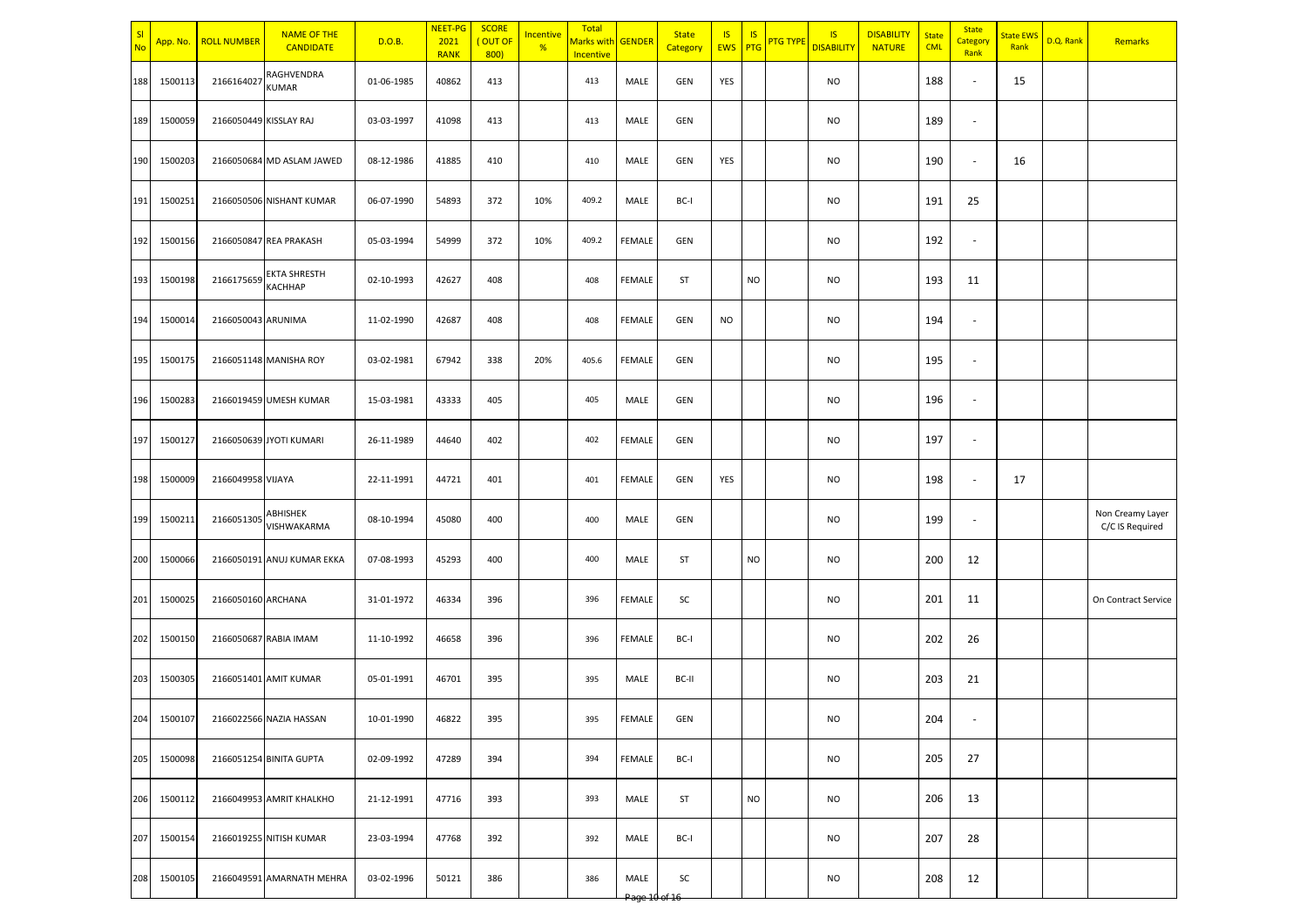| SI<br><b>No</b> | App. No. | <b>ROLL NUMBER</b>   | <b>NAME OF THE</b><br><b>CANDIDATE</b> | D.O.B.     | NEET-PG<br>2021<br><b>RANK</b> | <b>SCORE</b><br>OUT OF<br>800) | Incentive<br>% | Total<br>Marks with GENDER<br>Incentive |               | <b>State</b><br>Category | $\sqrt{15}$<br>EWS PTG | <b>IS</b> | <b>PTG TYPE</b> | <b>IS</b><br><b>DISABILITY</b> | <b>DISABILITY</b><br><b>NATURE</b> | <b>State</b><br><b>CML</b> | <b>State</b><br>Category<br>Rank | <b>State EWS</b><br>Rank | D.Q. Rank | Remarks                   |
|-----------------|----------|----------------------|----------------------------------------|------------|--------------------------------|--------------------------------|----------------|-----------------------------------------|---------------|--------------------------|------------------------|-----------|-----------------|--------------------------------|------------------------------------|----------------------------|----------------------------------|--------------------------|-----------|---------------------------|
| 209             | 1500385  |                      | 2166033171 BIBEK KUMAR                 | 06-03-1985 | 50209                          | 385                            |                | 385                                     | MALE          | BC-I                     |                        |           |                 | <b>NO</b>                      |                                    | 209                        | 29                               |                          |           |                           |
| 210             | 1500291  |                      | 2166051354 ANKITA MUKUL                | 22-02-1986 | 50211                          | 385                            |                | 385                                     | FEMALE        | GEN                      |                        |           |                 | <b>NO</b>                      |                                    | 210                        | $\overline{\phantom{a}}$         |                          |           |                           |
| 211             | 1500029  |                      | 2166049963 ANIKA KUJUR                 | 26-12-1992 | 50422                          | 385                            |                | 385                                     | FEMALE        | <b>ST</b>                |                        | <b>NO</b> |                 | <b>NO</b>                      |                                    | 211                        | 14                               |                          |           |                           |
| 212             | 1500065  |                      | 2166050211 SURBHI TOPPO                | 15-12-1996 | 50898                          | 384                            |                | 384                                     | FEMALE        | ST                       |                        | <b>NO</b> |                 | <b>NO</b>                      |                                    | 212                        | 15                               |                          |           |                           |
| 213             | 1500331  |                      | 2166049527 PINKI KUMARI                | 04-01-1977 | 86767                          | 294                            | 30%            | 382.2                                   | FEMALE        | BC-I                     |                        |           |                 | <b>NO</b>                      |                                    | 213                        | 30                               |                          |           | For Category Seat<br>Only |
| 214             | 1500206  | 2166163151           | PRAVEEN KUMAR<br><b>MEHRA</b>          | 12-03-1993 | 51285                          | 382                            |                | 382                                     | MALE          | SC                       |                        |           |                 | <b>NO</b>                      |                                    | 214                        | 13                               |                          |           |                           |
| 215             | 1500371  | 2166049955 PRITI JHA |                                        | 08-06-1989 | 52507                          | 379                            |                | 379                                     | <b>FEMALE</b> | GEN                      | NO.                    |           |                 | <b>NO</b>                      |                                    | 215                        | $\blacksquare$                   |                          |           |                           |
| 216             | 1500394  |                      | 2166098435 VIVIEN RITSE                | 27-01-1996 | 53006                          | 378                            |                | 378                                     | FEMALE        | GEN                      |                        |           |                 | <b>NO</b>                      |                                    | 216                        | $\blacksquare$                   |                          |           |                           |
| 217             | 1500308  |                      | 2166050813 ANUPAMA LAKRA               | 01-01-1993 | 53545                          | 376                            |                | 376                                     | FEMALE        | <b>ST</b>                |                        | <b>NO</b> |                 | <b>NO</b>                      |                                    | 217                        | 16                               |                          |           |                           |
| 218             | 1500220  |                      | 2166165622 SUBHANKAR ROY               | 28-08-1993 | 53966                          | 375                            |                | 375                                     | MALE          | GEN                      | YES                    |           |                 | <b>NO</b>                      |                                    | 218                        | $\sim$                           | 18                       |           |                           |
| 219             | 1500166  |                      | 2166049964 SHALINI KUMARI              | 14-05-1993 | 55040                          | 372                            |                | 372                                     | <b>FEMALE</b> | GEN                      |                        |           |                 | <b>NO</b>                      |                                    | 219                        | $\overline{\phantom{a}}$         |                          |           |                           |
| 220             | 1500339  |                      | 2166050674 INAMUL HAQUE                | 01-10-1988 | 55100                          | 372                            |                | 372                                     | MALE          | BC-I                     |                        |           |                 | <b>NO</b>                      |                                    | 220                        | 31                               |                          |           |                           |
| 221             | 1500269  |                      | 2166051207 SOUMYA MURMU                | 19-07-1994 | 55135                          | 372                            |                | 372                                     | <b>FEMALE</b> | <b>ST</b>                |                        | <b>NO</b> |                 | <b>NO</b>                      |                                    | 221                        | 17                               |                          |           |                           |
| 222             | 1500067  |                      | 2166050227 DEEPAK HANSDAH              | 29-03-1988 | 55561                          | 370                            |                | 370                                     | MALE          | ST                       |                        | <b>NO</b> |                 | NO                             |                                    | 222                        | 18                               |                          |           |                           |
| 223             | 1500024  |                      | 2166050230 PETER MARANDI               | 11-10-1991 | 56001                          | 370                            |                | 370                                     | MALE          | ST                       |                        | <b>NO</b> |                 | <b>NO</b>                      |                                    | 223                        | 19                               |                          |           |                           |
| 224             | 1500265  |                      | 2166050335 VARSHA BHAGAT               | 27-02-1995 | 56128                          | 369                            |                | 369                                     | FEMALE        | <b>ST</b>                |                        | <b>NO</b> |                 | <b>NO</b>                      |                                    | 224                        | 20                               |                          |           |                           |
| 225             | 1500319  |                      | 2166021090 RAVI PRAKASH                | 28-10-1969 | 91604                          | 283                            | 30%            | 367.9                                   | MALE          | BC-I                     |                        |           |                 | <b>NO</b>                      |                                    | 225                        | 32                               |                          |           | For Category Seat<br>Only |
| 226             | 1500038  |                      | 2166164459 DEEPIKA MARDI               | 24-10-1992 | 56967                          | 367                            |                | 367                                     | FEMALE        | ST                       |                        | <b>NO</b> |                 | <b>NO</b>                      |                                    | 226                        | 21                               |                          |           |                           |
| 227             | 1500046  |                      | 2166050822 NISHANT ABHISHEK            | 25-12-1984 | 57546                          | 365                            |                | 365                                     | MALE          | ST                       |                        | <b>NO</b> |                 | <b>NO</b>                      |                                    | 227                        | 22                               |                          |           |                           |
| 228             | 1500320  |                      | 2166103332 ARUN KUMAR                  | 30-01-1978 | 92895                          | 280                            | 30%            | 364                                     | MALE          | BC-I                     |                        |           |                 | <b>NO</b>                      |                                    | 228                        | 33                               |                          |           |                           |
| 229             | 1500245  |                      | 2166049550 RANJIT MURMU                | 20-10-1982 | 92946                          | 280                            | 30%            | 364                                     | MALE          | ST                       |                        | <b>NO</b> |                 | <b>NO</b>                      |                                    | 229                        | 23                               |                          |           | For Category Seat<br>Only |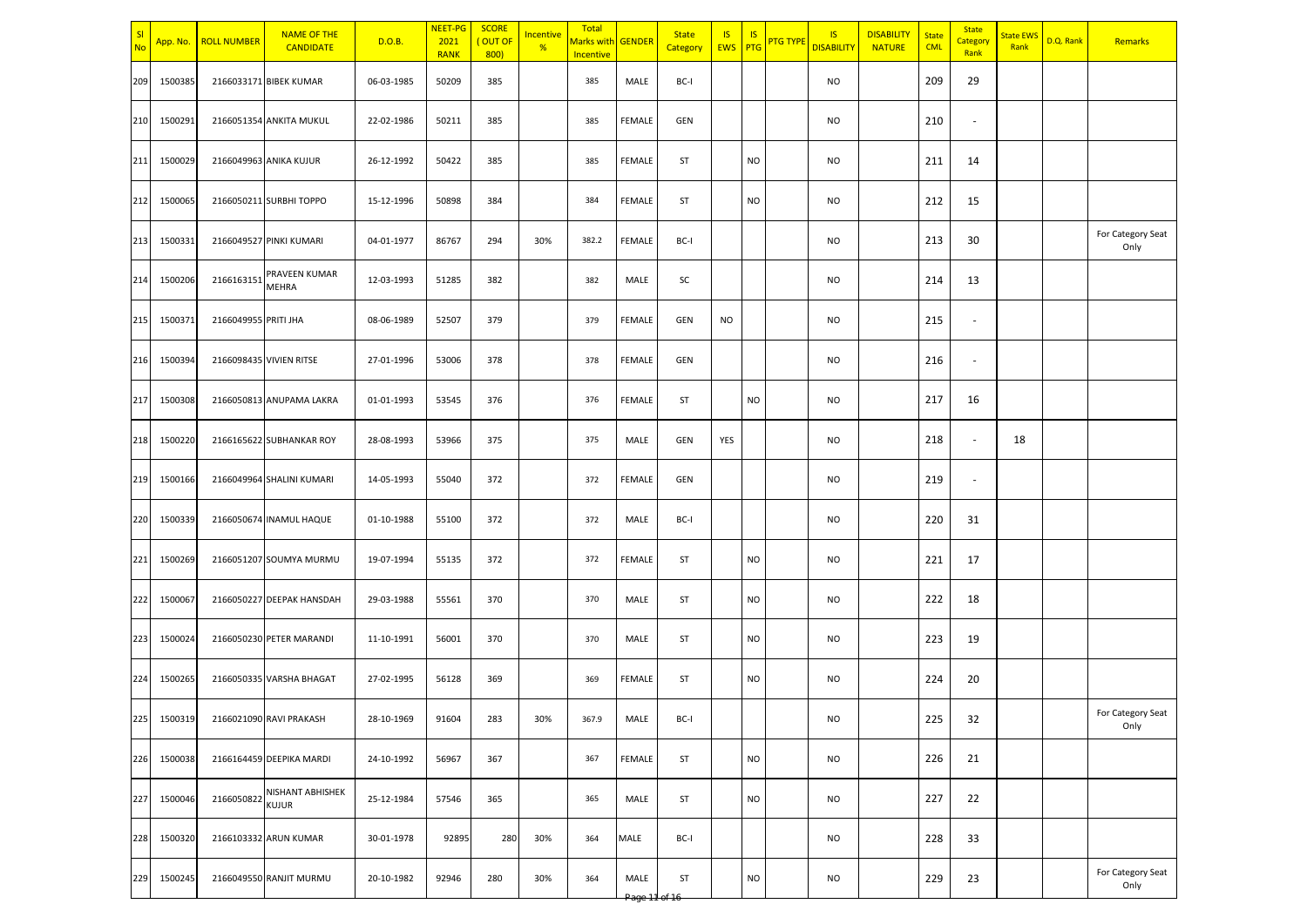| SI<br><b>No</b> |         | App. No. ROLL NUMBER  | <b>NAME OF THE</b><br><b>CANDIDATE</b>    | D.O.B.     | <b>NEET-PG</b><br>2021<br><b>RANK</b> | <b>SCORE</b><br>OUT OF<br>800) | Incentive<br>% | Total<br>Marks with <mark>GENDER</mark><br>Incentive |               | <b>State</b><br>Category | <b>IS</b><br><b>EWS</b> | <b>IS</b><br>PTG | <b>PTG TYPE</b> | <b>IS</b><br><b>DISABILITY</b> | <b>DISABILITY</b><br><b>NATURE</b> | <b>State</b><br><b>CML</b> | <b>State</b><br>Category<br>Rank | <b>State EWS</b><br>Rank | D.Q. Rank | Remarks                   |
|-----------------|---------|-----------------------|-------------------------------------------|------------|---------------------------------------|--------------------------------|----------------|------------------------------------------------------|---------------|--------------------------|-------------------------|------------------|-----------------|--------------------------------|------------------------------------|----------------------------|----------------------------------|--------------------------|-----------|---------------------------|
| 230             | 1500047 |                       | 2166051385 SHWETA KUMARI                  | 20-11-1995 | 58309                                 | 363                            |                | 363                                                  | FEMALE        | SC                       |                         |                  |                 | <b>NO</b>                      |                                    | 230                        | 14                               |                          |           |                           |
| 231             | 1500297 |                       | 2166048983 RADHA KUMARI                   | 25-01-1994 | 58556                                 | 362                            |                | 362                                                  | FEMALE        | SC                       |                         |                  |                 | <b>NO</b>                      |                                    | 231                        | 15                               |                          |           |                           |
| 232             | 1500083 |                       | 2166051265 ALINA KUJUR                    | 15-01-1997 | 58643                                 | 362                            |                | 362                                                  | FEMALE        | <b>ST</b>                |                         | <b>NO</b>        |                 | <b>NO</b>                      |                                    | 232                        | 24                               |                          |           |                           |
| 233             | 1500087 |                       | 2166049773 GAYATRI KISKU                  | 12-12-1995 | 59126                                 | 361                            |                | 361                                                  | FEMALE        | ST                       |                         | <b>NO</b>        |                 | <b>NO</b>                      |                                    | 233                        | 25                               |                          |           |                           |
| 234             | 1500376 |                       | 2166048837 SANJOY LAL GORAIN              | 30-06-1976 | 59243                                 | 360                            |                | 360                                                  | MALE          | BC-I                     |                         |                  |                 | <b>NO</b>                      |                                    | 234                        | 34                               |                          |           |                           |
| 235             | 1500309 |                       | 2166050291 ANJALI KACHHAP                 | 01-01-1995 | 59665                                 | 360                            |                | 360                                                  | FEMALE        | ST                       |                         | NO               |                 | <b>NO</b>                      |                                    | 235                        | 26                               |                          |           |                           |
| 236             | 1500261 |                       | 2166049529 SANJAY MANDAL                  | 04-07-1995 | 59971                                 | 359                            |                | 359                                                  | MALE          | BC-I                     |                         |                  |                 | <b>NO</b>                      |                                    | 236                        | 35                               |                          |           |                           |
| 237             | 1500366 | 2166048918            | <b>GOUR CHANDRA</b><br><b>GORAIN</b>      | 05-02-1980 | 60068                                 | 359                            |                | 359                                                  | MALE          | BC-I                     |                         |                  |                 | <b>NO</b>                      |                                    | 237                        | 36                               |                          |           |                           |
| 238             | 1500345 |                       | 2166051115 SARITA HANSDA                  | 09-01-1994 | 73346                                 | 325                            | 10%            | 357.5                                                | FEMALE        | ST                       |                         | <b>NO</b>        |                 | <b>NO</b>                      |                                    | 238                        | 27                               |                          |           |                           |
| 239             | 1500217 |                       | 2166050457 LALITA KACHHAP                 | 27-12-1985 | 95826                                 | 274                            | 30%            | 356.2                                                | FEMALE        | ST                       |                         | NO               |                 | <b>NO</b>                      |                                    | 239                        | 28                               |                          |           | For Category Seat<br>Only |
| 240             | 1500372 |                       | 2166050349 IFFAT RASOOL                   | 11-04-1992 | 60765                                 | 356                            |                | 356                                                  | FEMALE        | BC-I                     |                         |                  |                 | <b>NO</b>                      |                                    | 240                        | 37                               |                          |           |                           |
| 241             | 1500247 | 2166049056            | <b>HELEN MORISH</b><br><b>MONIKA TUDU</b> | 12-12-1991 | 61507                                 | 355                            |                | 355                                                  | FEMALE        | ST                       |                         | NO               |                 | <b>NO</b>                      |                                    | 241                        | 29                               |                          |           |                           |
| 242             | 1500071 |                       | 2166163638 SHASHANK SHEKHAR               | 25-12-1993 | 61768                                 | 354                            |                | 354                                                  | MALE          | GEN                      |                         |                  |                 | <b>NO</b>                      |                                    | 242                        | $\overline{\phantom{a}}$         |                          |           |                           |
| 243             | 1500292 |                       | 2166048809 MANUWEL TUDU                   | 10-04-1991 | 75006                                 | 321                            | 10%            | 353.1                                                | MALE          | ST                       |                         | NO               |                 | <b>NO</b>                      |                                    | 243                        | 30                               |                          |           |                           |
| 244             | 1500192 |                       | 2166050846 KUMARI NIVEDITA                | 12-03-1985 | 61950                                 | 353                            |                | 353                                                  | <b>FEMALE</b> | BC-II                    |                         |                  |                 | <b>NO</b>                      |                                    | 244                        | 22                               |                          |           |                           |
| 245             | 1500119 |                       | 2166050143 BAL KRISHNA MAHTO              | 05-01-1980 | 97576                                 | 270                            | 30%            | 351                                                  | MALE          | BC-I                     |                         |                  |                 | <b>NO</b>                      |                                    | 245                        | 38                               |                          |           | For Category Seat<br>Only |
| 246             | 1500233 | 2166050360 SHASHIDHAR |                                           | 23-06-1992 | 75761                                 | 319                            | 10%            | 350.9                                                | MALE          | GEN                      |                         |                  |                 | <b>NO</b>                      |                                    | 246                        |                                  |                          |           |                           |
| 247             | 1500178 |                       | 2166051175 SONU KUMAR                     | 07-07-1982 | 62971                                 | 350                            |                | 350                                                  | MALE          | SC                       |                         |                  |                 | <b>NO</b>                      |                                    | 247                        | 16                               |                          |           |                           |
| 248             | 1500250 |                       | 2166048801 UDAY KUMAR SINHA               | 07-07-1963 | 63438                                 | 350                            |                | 350                                                  | MALE          | GEN                      | <b>NO</b>               |                  |                 | <b>NO</b>                      |                                    | 248                        | $\overline{\phantom{a}}$         |                          |           |                           |
| 249             | 1500148 | 2166050991            | SHAILESH SANJUL<br><b>HEMBROM</b>         | 03-01-1993 | 63470                                 | 350                            |                | 350                                                  | MALE          | ST                       |                         | <b>NO</b>        |                 | <b>NO</b>                      |                                    | 249                        | 31                               |                          |           |                           |
| 250             | 1500264 |                       | 2166051402 OM PRAKASH                     | 03-06-1968 | 98005                                 | 269                            | 30%            | 349.7                                                | MALE          | SC                       |                         |                  |                 | <b>NO</b>                      |                                    | 250                        | 17                               |                          |           | For Category Seat<br>Only |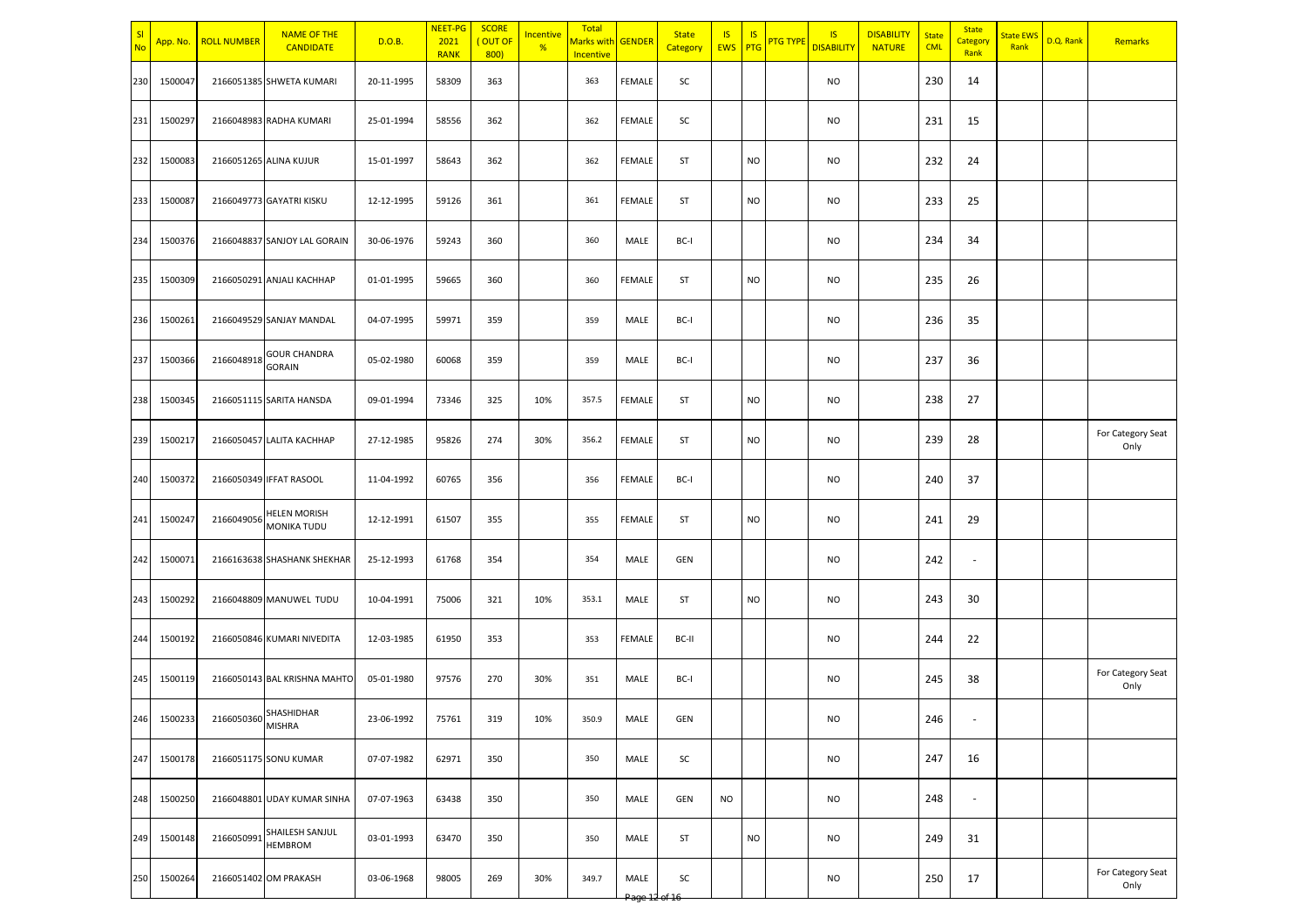| SI<br>No | App. No.    | <b>ROLL NUMBER</b> | <b>NAME OF THE</b><br><b>CANDIDATE</b>      | D.O.B.     | NEET-PG<br>2021<br><b>RANK</b> | <b>SCORE</b><br>OUT OF<br>800) | Incentive<br>% | Total<br>Marks with<br>Incentive | GENDER        | <b>State</b><br>Category | <b>IS</b><br><b>EWS</b> | <b>IS</b><br>PTG | <mark>PTG TYPE</mark> | <b>IS</b><br><b>DISABILITY</b> | <b>DISABILITY</b><br><b>NATURE</b> | <b>State</b><br><b>CML</b> | <b>State</b><br>Category<br>Rank | <b>State EWS</b><br>Rank | D.Q. Rank | Remarks                                                     |
|----------|-------------|--------------------|---------------------------------------------|------------|--------------------------------|--------------------------------|----------------|----------------------------------|---------------|--------------------------|-------------------------|------------------|-----------------------|--------------------------------|------------------------------------|----------------------------|----------------------------------|--------------------------|-----------|-------------------------------------------------------------|
| 251      | 1500230     | 2166050510         | PRAVEEN KUMAR<br><b>MINJ</b>                | 20-12-1995 | 64556                          | 347                            |                | 347                              | MALE          | ST                       |                         | <b>NO</b>        |                       | NO                             |                                    | 251                        | 32                               |                          |           |                                                             |
| 252      | 1500037     |                    | 2166050381 SNEH KANTA                       | 25-08-1991 | 64692                          | 346                            |                | 346                              | <b>FEMALE</b> | GEN                      | <b>NO</b>               |                  |                       | <b>NO</b>                      |                                    | 252                        | ٠                                |                          |           |                                                             |
| 253      | 1500191     |                    | 2166163099 GAGAN KUMAR                      | 10-12-1985 | 64845                          | 346                            |                | 346                              | MALE          | SC                       |                         |                  |                       | <b>NO</b>                      |                                    | 253                        | 18                               |                          |           |                                                             |
| 254      | 1500036     |                    | 2166050372 JENNIFER GAGRAI                  | 09-11-1991 | 65343                          | 345                            |                | 345                              | <b>FEMALE</b> | ST                       |                         | NO               |                       | <b>NO</b>                      |                                    | 254                        | 33                               |                          |           |                                                             |
| 255      | 1500254     | 216605021          | RATNESHWAR<br><b>BODRA</b>                  | 02-09-1985 | 65411                          | 345                            |                | 345                              | MALE          | ST                       |                         | NO               |                       | <b>NO</b>                      |                                    | 255                        | 34                               |                          |           | contract Service                                            |
| 256      | 1500326     |                    | 2166050116 SUCHITA MURMU                    | 15-12-1992 | 65463                          | 345                            |                | 345                              | FEMALE        | ST                       |                         | <b>NO</b>        |                       | <b>NO</b>                      |                                    | 256                        | 35                               |                          |           |                                                             |
| 257      | 1500134     |                    | 2166050464 VINEETA PRASAD                   | 15-11-1967 | 99379                          | 265                            | 30%            | 344.5                            | <b>FEMALE</b> | BC-I                     |                         |                  |                       | NO.                            |                                    | 257                        | 39                               |                          |           | For Category Seat<br>Only                                   |
| 258      | 150033      |                    | 2166050539 KWEETY KUMARI                    | 02-06-1991 | 65948                          | 343                            |                | 343                              | <b>FEMALE</b> | BC-II                    |                         |                  |                       | NO.                            |                                    | 258                        | 23                               |                          |           |                                                             |
| 259      | 1500090     |                    | 2166049079 NEERAJ KUMAR                     | 31-12-1992 | 66061                          | 343                            |                | 343                              | MALE          | SC                       |                         |                  |                       | <b>NO</b>                      |                                    | 259                        | 19                               |                          |           | On Contract Service                                         |
| 260      | 1500149     | 2166050644         | <b>MARY PUSHPA</b><br><b>MURMU</b>          | 02-10-1993 | 66099                          | 343                            |                | 343                              | <b>FEMALE</b> | ST                       |                         | <b>NO</b>        |                       | <b>NO</b>                      |                                    | 260                        | 36                               |                          |           |                                                             |
| 261      | 1500338     |                    | 2166022815 JITENDRA KUMAR                   | 07-04-1989 | 66768                          | 341                            |                | 341                              | MALE          | BC-I                     |                         |                  |                       | <b>NO</b>                      |                                    | 261                        | 40                               |                          |           |                                                             |
| 262      | 1500259     |                    | 2166050117 SHIPRA SHIWANI                   | 05-01-1990 | 80082                          | 310                            | 10%            | 341                              | <b>FEMALE</b> | SC                       |                         |                  |                       | <b>NO</b>                      |                                    | 262                        | 20                               |                          |           |                                                             |
| 263      | 1500078     |                    | 2166050130 SUNIL SOREN                      | 12-07-1994 | 67032                          | 340                            |                | 340                              | MALE          | ST                       |                         | <b>NO</b>        |                       | <b>NO</b>                      |                                    | 263                        | 37                               |                          |           |                                                             |
| 264      | 1500020     |                    | 2166042887 PRABHAT RANJAN                   | 15-02-1987 | 67120                          | 340                            |                | 340                              | MALE          | <b>GEN</b>               |                         |                  |                       | <b>NO</b>                      |                                    | 264                        | $\overline{\phantom{a}}$         |                          |           |                                                             |
| 265      | 1500351     |                    | 2166049242 ASHISH KUMAR                     | 04-06-1991 | 80802                          | 308                            | 10%            | 338.8                            | MALE          | GEN                      |                         |                  |                       | <b>NO</b>                      |                                    | 265                        | $\overline{\phantom{a}}$         |                          |           | <b>Currently Caste Not</b><br>included in BC-II<br>Category |
| 266      | 1500114     |                    | 2166103241 NIRAJ KUMAR JHA                  | 27-01-1969 | 67883                          | 338                            |                | 338                              | MALE          | GEN                      | <b>NO</b>               |                  |                       | <b>NO</b>                      |                                    | 266                        | $\overline{\phantom{a}}$         |                          |           |                                                             |
|          | 267 1500196 |                    | 2166051210 KIRAN KUMARI                     | 20-05-1992 | 81545                          | 306                            | 10%            | 336.6                            | FEMALE        | ST                       |                         | NO.              |                       | <b>NO</b>                      |                                    | 267                        | 38                               |                          |           |                                                             |
|          | 268 1500011 |                    | 2166050266 RUPAM KUMARI                     | 24-11-1994 | 82535                          | 304                            | 10%            | 334.4                            | FEMALE        | BC-I                     |                         |                  |                       | <b>NO</b>                      |                                    | 268                        | 41                               |                          |           |                                                             |
| 269      | 1500189     | 2166050953 KUMAR   | RAVI RANJAN                                 | 08-03-1991 | 69702                          | 334                            |                | 334                              | MALE          | SC                       |                         |                  |                       | <b>NO</b>                      |                                    | 269                        | 21                               |                          |           |                                                             |
| 270      | 1500164     |                    | 2166050798 SHELLY ABHILASHA<br><b>KUJUR</b> | 11-09-1995 | 70671                          | 332                            |                | 332                              | FEMALE        | ST                       |                         | <b>NO</b>        |                       | <b>NO</b>                      |                                    | 270                        | 39                               |                          |           |                                                             |
| 271      | 1500387     | 2166050380 DIKSHA  |                                             | 24-02-1994 | 72133                          | 328                            |                | 328                              | FEMALE        | GEN                      | <b>NO</b>               |                  |                       | <b>NO</b>                      |                                    | 271                        | $\overline{\phantom{a}}$         |                          |           |                                                             |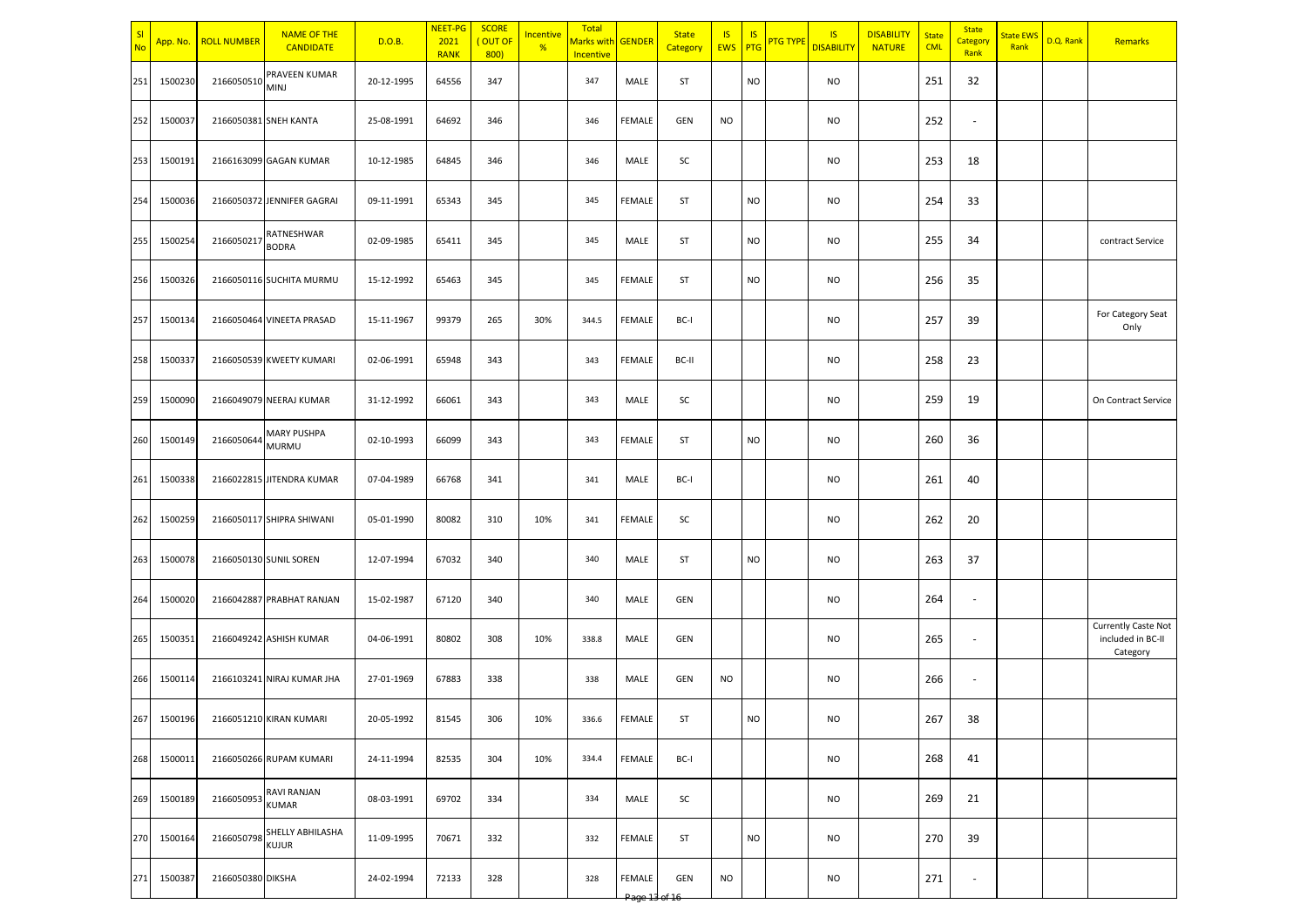| <u>s</u><br><b>No</b> |         | App. No. ROLL NUMBER | <b>NAME OF THE</b><br><b>CANDIDATE</b> | D.O.B.     | <b>NEET-PG</b><br>2021<br><b>RANK</b> | <b>SCORE</b><br>OUT OF<br>800) | <b>Incentive</b><br>% | Total<br><mark>Marks wit</mark> l<br>Incentive | <b>GENDER</b> | <b>State</b><br>Category | <b>IS</b><br><b>EWS</b> | <b>IS</b><br>PTG | <b>PTG TYPE</b> | <b>IS</b><br><b>DISABILITY</b> | <b>DISABILITY</b><br><b>NATURE</b> | State<br><b>CML</b> | <b>State</b><br>Category<br>Rank | <b>State EWS</b><br>Rank | D.Q. Rank | Remarks                             |
|-----------------------|---------|----------------------|----------------------------------------|------------|---------------------------------------|--------------------------------|-----------------------|------------------------------------------------|---------------|--------------------------|-------------------------|------------------|-----------------|--------------------------------|------------------------------------|---------------------|----------------------------------|--------------------------|-----------|-------------------------------------|
| 272                   | 1500076 |                      | 2166050123 SUPRIYA SINGH               | 25-07-1993 | 85009                                 | 298                            | 10%                   | 327.8                                          | FEMALE        | ST                       |                         | <b>NO</b>        |                 | <b>NO</b>                      |                                    | 272                 | 40                               |                          |           | For Category Seat<br>Only           |
| 273                   | 1500262 |                      | 2166050363 RINKEY GUPTA                | 15-11-1988 | 72734                                 | 326                            |                       | 326                                            | FEMALE        | BC-II                    |                         |                  |                 | <b>NO</b>                      |                                    | 273                 | 24                               |                          |           |                                     |
| 274                   | 1500310 |                      | 2166049630 ANUPMA ASTHANA              | 23-09-1969 | 73003                                 | 326                            |                       | 326                                            | <b>FEMALE</b> | GEN                      | NO                      |                  |                 | <b>NO</b>                      |                                    | 274                 | $\overline{a}$                   |                          |           |                                     |
| 275                   | 1500019 |                      | 2166049877 SHEFALI HANSDA              | 14-12-1995 | 85821                                 | 296                            | 10%                   | 325.6                                          | FEMALE        | ST                       |                         | <b>NO</b>        |                 | <b>NO</b>                      |                                    | 275                 | 41                               |                          |           | For Category Seat<br>Only           |
| 276                   | 1500379 |                      | 2166050049 VISHAKHA KUMARI             | 18-04-1993 | 86150                                 | 295                            | 10%                   | 324.5                                          | FEMALE        | BC-II                    |                         |                  |                 | <b>NO</b>                      |                                    | 276                 | 25                               |                          |           | For Category Seat<br>Only           |
| 277                   | 1500188 |                      | 2166050355 MANISHA ORAON               | 30-07-1996 | 73793                                 | 324                            |                       | 324                                            | FEMALE        | ST                       |                         | <b>NO</b>        |                 | <b>NO</b>                      |                                    | 277                 | 42                               |                          |           |                                     |
| 278                   | 1500327 | 2166048810           | RAHUL KUMAR<br>PANDEY                  | 05-02-1992 | 73968                                 | 324                            |                       | 324                                            | MALE          | <b>GEN</b>               | YES                     |                  |                 | <b>NO</b>                      |                                    | 278                 | $\overline{a}$                   | 19                       |           |                                     |
| 279                   | 1500368 | 2166050325           | <b>NDU REKHA</b><br>DUNGDUNG           | 06-11-1993 | 86664                                 | 294                            | 10%                   | 323.4                                          | FEMALE        | ST                       |                         | NO               |                 | <b>NO</b>                      |                                    | 279                 | 43                               |                          |           | For Category Seat<br>Only           |
| 280                   | 1500051 | 2166050148           | VISHWAJEET<br>KARUNAMAY                | 06-12-1992 | 74122                                 | 323                            |                       | 323                                            | MALE          | ST                       |                         | <b>NO</b>        |                 | <b>NO</b>                      |                                    | 280                 | 44                               |                          |           |                                     |
| 281                   | 1500303 |                      | 2166051286 SURAJ DEVA                  | 28-02-1991 | 74433                                 | 322                            |                       | 322                                            | MALE          | SC                       |                         |                  |                 | <b>NO</b>                      |                                    | 281                 | 22                               |                          |           |                                     |
| 282                   | 1500197 |                      | 2166024601 KHUSHBOO MANDAL             | 29-11-1995 | 74560                                 | 322                            |                       | 322                                            | FEMALE        | ST                       |                         | <b>NO</b>        |                 | <b>NO</b>                      |                                    | 282                 | 45                               |                          |           |                                     |
| 283                   | 1500004 |                      | 2166162944 VIKASH MINZ                 | 11-12-1993 | 75015                                 | 321                            |                       | 321                                            | MALE          | ST                       |                         | <b>NO</b>        |                 | <b>NO</b>                      |                                    | 283                 | 46                               |                          |           |                                     |
| 284                   | 1500214 |                      | 2166049725 SEEMA KUMARI                | 25-03-1983 | 76099                                 | 318                            |                       | 318                                            | <b>FEMALE</b> | GEN                      |                         |                  |                 | <b>NO</b>                      |                                    | 284                 | $\overline{a}$                   |                          |           |                                     |
| 285                   | 1500232 |                      | 2166050780 SNEHA NIDHI LUGUN           | 26-09-1996 | 76346                                 | 318                            |                       | 318                                            | FEMALE        | ST                       |                         | <b>NO</b>        |                 | <b>NO</b>                      |                                    | 285                 | 47                               |                          |           |                                     |
| 286                   | 1500033 |                      | 2166050204 BHABANI MANDAL              | 08-02-1995 | 89355                                 | 288                            | 10%                   | 316.8                                          | FEMALE        | SC                       |                         |                  |                 | <b>NO</b>                      |                                    | 286                 | 23                               |                          |           |                                     |
| 287                   | 1500184 |                      | 2166051203 GAURAV HEMBROM              | 21-12-1992 | 76913                                 | 316                            |                       | 316                                            | MALE          | ST                       |                         | <b>NO</b>        |                 | <b>NO</b>                      |                                    | 287                 | 48                               |                          |           |                                     |
| 288                   | 1500391 |                      | 2166050855 ANJALEE JUHI                | 19-10-1994 | 77263                                 | 316                            |                       | 316                                            | FEMALE        | <b>GEN</b>               |                         |                  |                 | <b>NO</b>                      |                                    | 288                 | ٠                                |                          |           | Non Creamy Layer<br>C/C IS Required |
| 289                   | 1500103 |                      | 2166049138 SARITA TIGGA                | 02-08-1992 | 78153                                 | 314                            |                       | 314                                            | FEMALE        | ST                       |                         | <b>NO</b>        |                 | <b>NO</b>                      |                                    | 289                 | 49                               |                          |           |                                     |
| 290                   | 1500142 |                      | 2166050598 ANGEL SWATI GURIA           | 10-03-1994 | 78193                                 | 314                            |                       | 314                                            | FEMALE        | ST                       |                         | <b>NO</b>        |                 | <b>NO</b>                      |                                    | 290                 | 50                               |                          |           |                                     |
| 291                   | 1500306 |                      | 2166050066 PRAGYA MANINI               | 19-09-1991 | 78738                                 | 312                            |                       | 312                                            | FEMALE        | ST                       |                         | <b>NO</b>        |                 | <b>NO</b>                      |                                    | 291                 | 51                               |                          |           |                                     |
| 292                   | 1500318 | 2166050187           | ALOK KUMAR<br>SRIVASTAVA               | 24-07-1973 | 79402                                 | 311                            |                       | 311                                            | MALE          | GEN                      |                         |                  |                 | <b>NO</b>                      |                                    | 292                 | $\overline{\phantom{a}}$         |                          |           |                                     |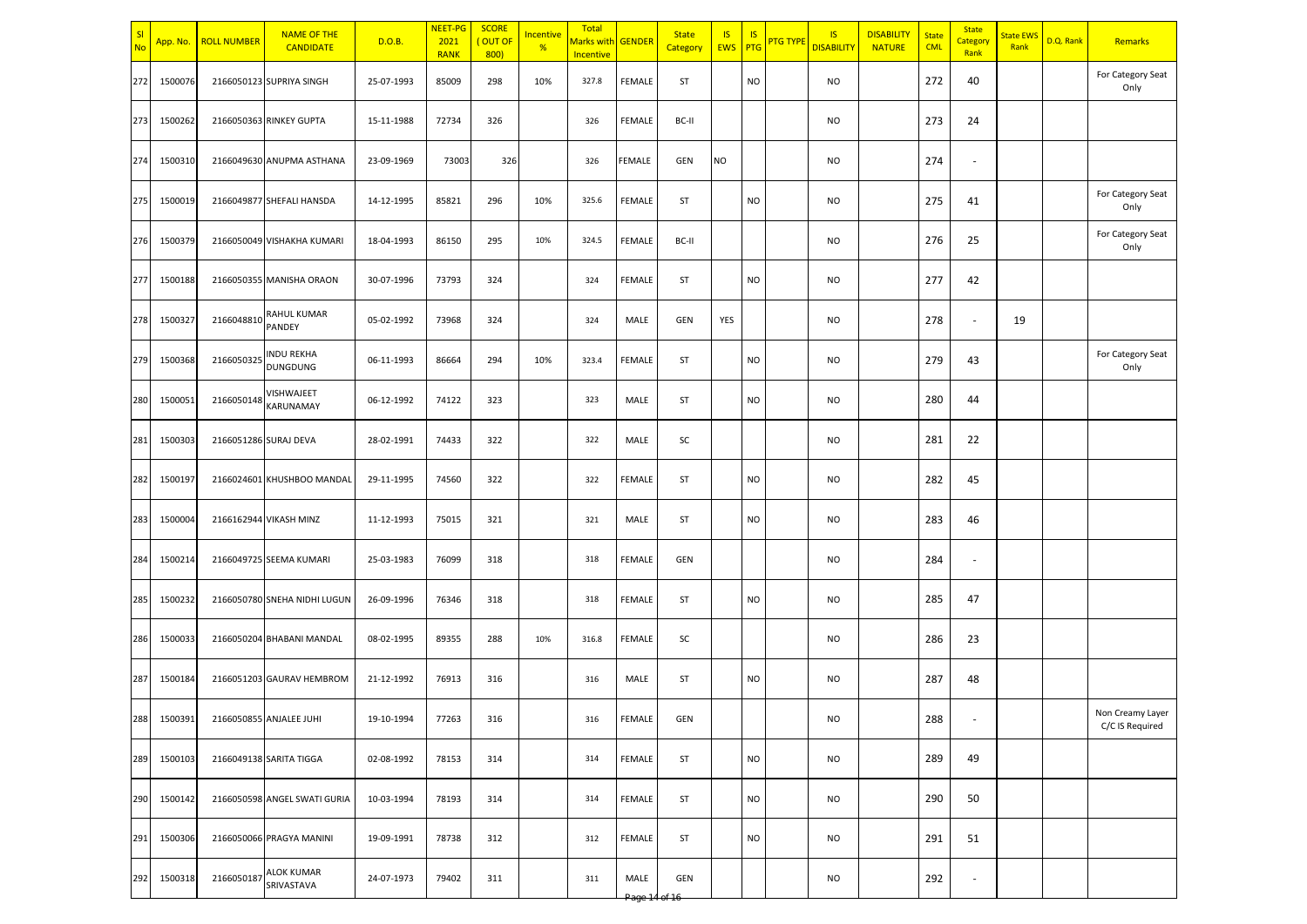| SI<br><b>No</b> | App. No. | <b>ROLL NUMBER</b>      | <b>NAME OF THE</b><br><b>CANDIDATE</b> | D.O.B.     | <b>NEET-PG</b><br>2021<br><b>RANK</b> | <b>SCORE</b><br>(OUT OF<br>800) | Incentive<br>% | Total<br>Marks with GENDER<br>Incentive |                              | <b>State</b><br>Category | IS<br><b>EWS</b> | <b>IS</b><br>PTG | <mark>PTG TYPE</mark> | <b>IS</b><br><b>DISABILITY</b> | <b>DISABILITY</b><br><b>NATURE</b> | <b>State</b><br><b>CML</b> | <b>State</b><br>Category<br>Rank | <b>State EWS</b><br>Rank | D.Q. Rank | Remarks                                           |
|-----------------|----------|-------------------------|----------------------------------------|------------|---------------------------------------|---------------------------------|----------------|-----------------------------------------|------------------------------|--------------------------|------------------|------------------|-----------------------|--------------------------------|------------------------------------|----------------------------|----------------------------------|--------------------------|-----------|---------------------------------------------------|
| 293             | 1500010  |                         | 2166049523 SONALI SOREN                | 27-03-1994 | 80988                                 | 307                             |                | 307                                     | FEMALE                       | ST                       |                  | <b>NO</b>        |                       | <b>NO</b>                      |                                    | 293                        | 52                               |                          |           |                                                   |
| 294             | 1500312  |                         | 2166051337 PRIYANKA BAHANDA            | 10-06-1994 | 93604                                 | 279                             | 10%            | 306.9                                   | FEMALE                       | ST                       |                  | <b>NO</b>        |                       | <b>NO</b>                      |                                    | 294                        | 53                               |                          |           | For Category Seat<br>Only                         |
| 295             | 1500185  |                         | 2166049071 SHAILESH KUMAR              | 13-04-1987 | 82374                                 | 304                             |                | 304                                     | MALE                         | ST                       |                  | <b>NO</b>        |                       | <b>NO</b>                      |                                    | 295                        | 54                               |                          |           |                                                   |
| 296             | 1500267  |                         | 2166050656 AKASH BHENGRA               | 06-07-1990 | 94950                                 | 275                             | 10%            | 302.5                                   | MALE                         | ST                       |                  | <b>NO</b>        |                       | <b>NO</b>                      |                                    | 296                        | 55                               |                          |           | For Category Seat<br>Only                         |
| 297             | 1500145  | 2166049528 KIRTI TIRKEY |                                        | 28-02-1990 | 83639                                 | 301                             |                | 301                                     | FEMALE                       | ST                       |                  | <b>NO</b>        |                       | <b>NO</b>                      |                                    | 297                        | 56                               |                          |           | For Category Seat<br>Only                         |
| 298             | 1500307  |                         | 2166049968 ANNA ANISHA TETE            | 02-10-1995 | 83719                                 | 301                             |                | 301                                     | FEMALE                       | <b>ST</b>                |                  | <b>NO</b>        |                       | <b>NO</b>                      |                                    | 298                        | 57                               |                          |           | For Category Seat<br>Only                         |
| 299             | 1500336  |                         | 2166050521 JINID KANDULNA              | 18-03-1993 | 83739                                 | 301                             |                | 301                                     | FEMALE                       | ST                       |                  | <b>NO</b>        |                       | <b>NO</b>                      |                                    | 299                        | 58                               |                          |           | For Category Seat<br>Only                         |
| 300             | 1500334  |                         | 2166103231 PUSPANJALI NAG              | 13-07-1993 | 84116                                 | 300                             |                | 300                                     | FEMALE                       | ST                       |                  | <b>NO</b>        |                       | <b>NO</b>                      |                                    | 300                        | 59                               |                          |           | For Category Seat<br>Only                         |
| 301             | 1500270  |                         | 2166050778 KISLAY ANKITA TUDU          | 10-06-1995 | 96464                                 | 272                             | 10%            | 299.2                                   | FEMALE                       | ST                       |                  | <b>NO</b>        |                       | <b>NO</b>                      |                                    | 301                        | 60                               |                          |           | For Category Seat<br>Only                         |
| 302             | 1500248  |                         | 2166050699 SANGEETA SARDAR             | 23-12-1995 | 85842                                 | 296                             |                | 296                                     | FEMALE                       | ST                       |                  | <b>NO</b>        |                       | <b>NO</b>                      |                                    | 302                        | 61                               |                          |           | For Category Seat<br>Only                         |
| 303             | 1500062  |                         | 2166164454 REEMA KUJUR                 | 12-08-1993 | 86365                                 | 295                             |                | 295                                     | FEMALE                       | ST                       |                  | <b>NO</b>        |                       | <b>NO</b>                      |                                    | 303                        | 62                               |                          |           | For Category Seat<br>Only                         |
| 304             | 1500137  |                         | 2166051180 KRITIKA ALDA                | 22-08-1995 | 86722                                 | 294                             |                | 294                                     | FEMALE                       | ST                       |                  | <b>NO</b>        |                       | <b>NO</b>                      |                                    | 304                        | 63                               |                          |           | For Category Seat<br>Only                         |
| 305             | 1500028  |                         | 2166163129 BAJRANGI RAM                | 18-07-1981 | 87130                                 | 293                             |                | 293                                     | MALE                         | SC                       |                  |                  |                       | <b>NO</b>                      |                                    | 305                        | 24                               |                          |           | For Category Seat<br>Only                         |
| 306             | 1500195  | 2166050367              | SWETA KUMARI<br><b>MINZ</b>            | 29-01-1988 | 99185                                 | 266                             | 10%            | 292.6                                   | FEMALE                       | ST                       |                  | <b>NO</b>        |                       | <b>NO</b>                      |                                    | 306                        | 64                               |                          |           | For Category Seat<br>Only                         |
| 307             | 1500177  |                         | 2166050690 SHAKIL AKHTAR               | 06-08-1992 | 88223                                 | 290                             |                | 290                                     | MALE                         | BC-I                     |                  |                  |                       | <b>NO</b>                      |                                    | 307                        | 42                               |                          |           | On Contract Service<br>/For Category Seat<br>Only |
| 308             | 1500238  | 2166048802              | <b>RAVI KUMAR</b><br>PASWAN            | 26-04-1986 | 88634                                 | 290                             |                | 290                                     | MALE                         | SC                       |                  |                  |                       | <b>NO</b>                      |                                    | 308                        | 25                               |                          |           | For Category Seat<br>Only                         |
| 309             | 1500231  |                         | 2166051314 SUMIT KUMAR                 | 24-04-1993 | 88769                                 | 289                             |                | 289                                     | MALE                         | BC-I                     |                  |                  |                       | <b>NO</b>                      |                                    | 309                        | 43                               |                          |           | For Category Seat<br>Only                         |
| 310             | 1500070  |                         | 2166050150 DHARMA MAJHI                | 05-08-1993 | 89002                                 | 289                             |                | 289                                     | MALE                         | ST                       |                  | <b>NO</b>        |                       | <b>NO</b>                      |                                    | 310                        | 65                               |                          |           | For Category Seat<br>Only                         |
| 311             | 1500301  |                         | 2166049746 MEGH CHANDRA DAS            | 05-04-1989 | 89935                                 | 286                             |                | 286                                     | MALE                         | SC                       |                  |                  |                       | <b>NO</b>                      |                                    | 311                        | 26                               |                          |           | For Category Seat<br>Only                         |
| 312             | 1500139  |                         | 2166050399 GORETTI SAPHIRA             | 22-03-1973 | 92606                                 | 280                             |                | 280                                     | FEMALE                       | ST                       |                  | <b>NO</b>        |                       | <b>NO</b>                      |                                    | 312                        | 66                               |                          |           | For Category Seat<br>Only                         |
| 313             | 1500173  |                         | 2166050788 SIPING NIBHA BARLA          | 25-10-1994 | 93423                                 | 279                             |                | 279                                     | FEMALE<br><del>Page 15</del> | ST                       |                  | <b>NO</b>        |                       | <b>NO</b>                      |                                    | 313                        | 67                               |                          |           | For Category Seat<br>Only                         |